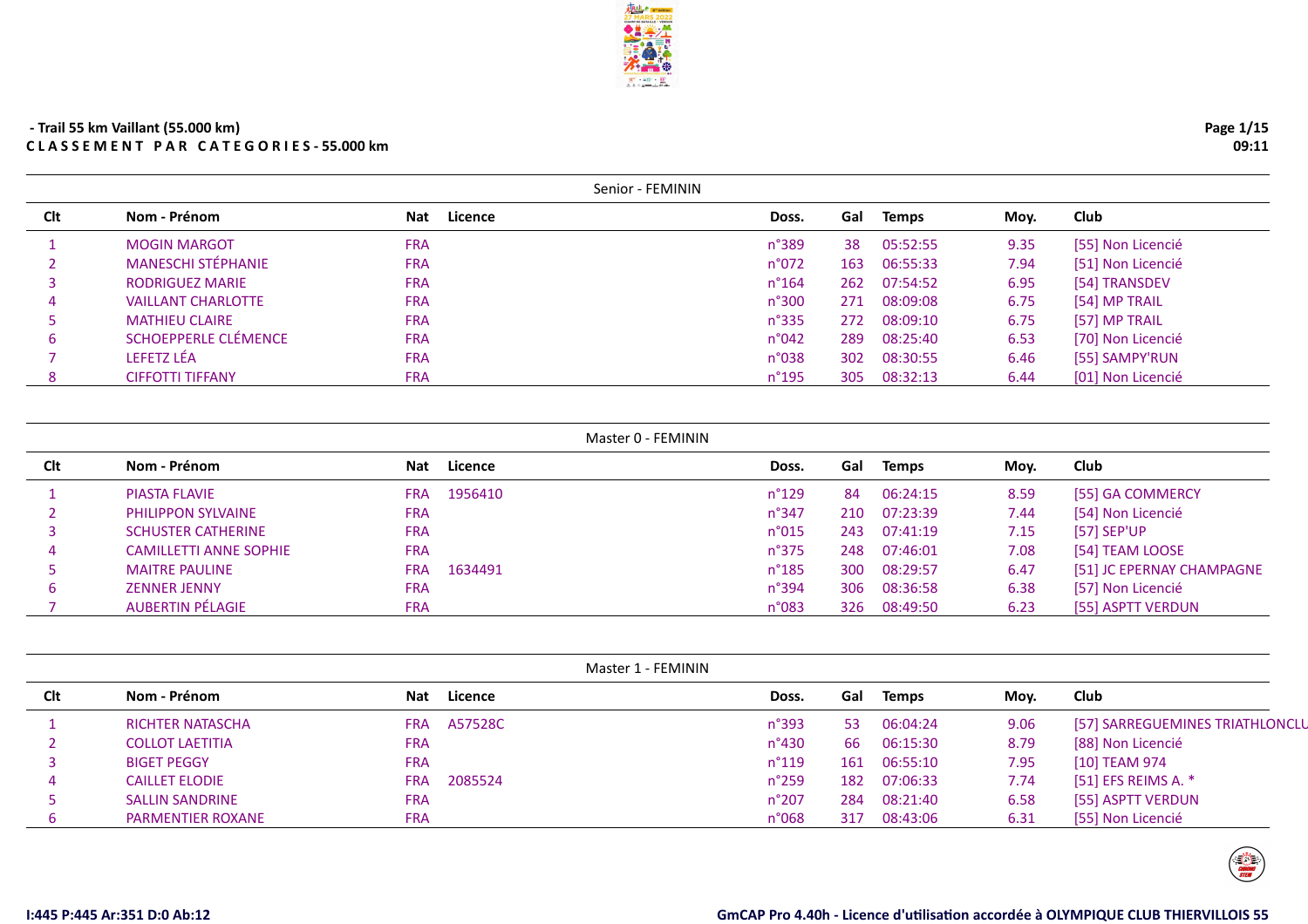|            |                       |                       | Master 1 - FEMININ |     |              |      |                          |
|------------|-----------------------|-----------------------|--------------------|-----|--------------|------|--------------------------|
| <b>Clt</b> | Nom - Prénom          | Licence<br><b>Nat</b> | Doss.              | Gal | <b>Temps</b> | Moy. | Club                     |
|            | i ALEXANDRA<br>JUILES | ™RΑ                   |                    | 2つロ | 08:48:32     | b.Z4 | Licencié<br>Non<br>17A L |

|     |                           |            |             | Master 2 - FEMININ |     |          |      |                                    |
|-----|---------------------------|------------|-------------|--------------------|-----|----------|------|------------------------------------|
| Clt | Nom - Prénom              |            | Nat Licence | Doss.              | Gal | Temps    | Moy. | Club                               |
|     | <b>FEIREISEN DELPHINE</b> | <b>FRA</b> |             | $n^{\circ}414$     | 47  | 06:00:09 | 9.16 | [54] Non Licencié                  |
|     | <b>GENET CAROLE</b>       | <b>FRA</b> | 1558200     | $n^{\circ}$ 181    | 74  | 06:19:59 | 8.68 | [51] JC EPERNAY                    |
|     | <b>VIZZARRI LINA</b>      | <b>FRA</b> | 1970827     | $n^{\circ}$ 197    | 153 | 06:52:34 | 8.00 | [68] S/L ATHLETIC COLMAR LIBERTE T |
| 4   | <b>HUBAUX FANNY</b>       | <b>BEL</b> |             | $n^{\circ}339$     | 166 | 06:58:06 | 7.89 | [67] Non Licencié                  |
|     | <b>MARGERIE VIRGINIE</b>  | <b>FRA</b> | 1205446     | $n^{\circ}106$     | 221 | 07:28:28 | 7.36 | [77] COURIR CESSON - VERT SAINT-DE |
| b   | <b>GRILHE SEVERINE</b>    | <b>FRA</b> | 2331358     | n°008              | 231 | 07:36:16 | 7.23 | [54] ASSOCIATION LUDREENNE TRAIL   |
|     | <b>SCHUNKE SANDRA</b>     | ALL        |             | $n^{\circ}114$     | 320 | 08:43:08 | 6.31 | [97] LT HEMSBACH                   |
| 8   | <b>WALLARD SOPHIE</b>     | <b>FRA</b> | 836339      | n°006              | 340 | 09:17:23 | 5.92 | [62] S/L VERMELLES AC              |
|     | <b>HUMBERT CELINE</b>     | <b>FRA</b> |             | n°033              | 349 | 09:42:01 | 5.67 | [55] Non Licencié                  |

|     |                       |                       | Master 3 - FEMININ |     |              |      |                   |
|-----|-----------------------|-----------------------|--------------------|-----|--------------|------|-------------------|
| Clt | Nom - Prénom          | Licence<br><b>Nat</b> | Doss.              | Gal | Temps        | Mov. | Club              |
|     | MOUSSEAUX/REB ANDRÉE  | FRA                   | $n^{\circ}312$     | -99 | 06:31:06     | 8.44 | [55] Non Licencié |
|     | <b>NETO TERESA</b>    | <b>POR</b>            | $n^{\circ}270$     | 154 | 06:52:34     | 8.00 | [57] Non Licencié |
|     | <b>GOTHIER CLAUDE</b> | <b>FRA</b>            | $n^{\circ}035$     |     | 345 09:38:42 | 5.70 | [57] Non Licencié |
|     | <b>LOCEV JOCELYNE</b> | <b>FRA</b>            | n°036              |     | 346 09:38:42 | 5.70 | [57] Non Licencié |

|            |                   | Master 4 - FEMININ    |       |     |              |      |                      |
|------------|-------------------|-----------------------|-------|-----|--------------|------|----------------------|
| <b>Clt</b> | Nom - Prénom      | <b>Nat</b><br>Licence | Doss. | Gal | <b>Temps</b> | Moy. | Club                 |
|            | <b>I BLANDINF</b> | FRA                   | °201  | 140 | 06:48:03     | 8.09 | Non Licencié<br>[80] |

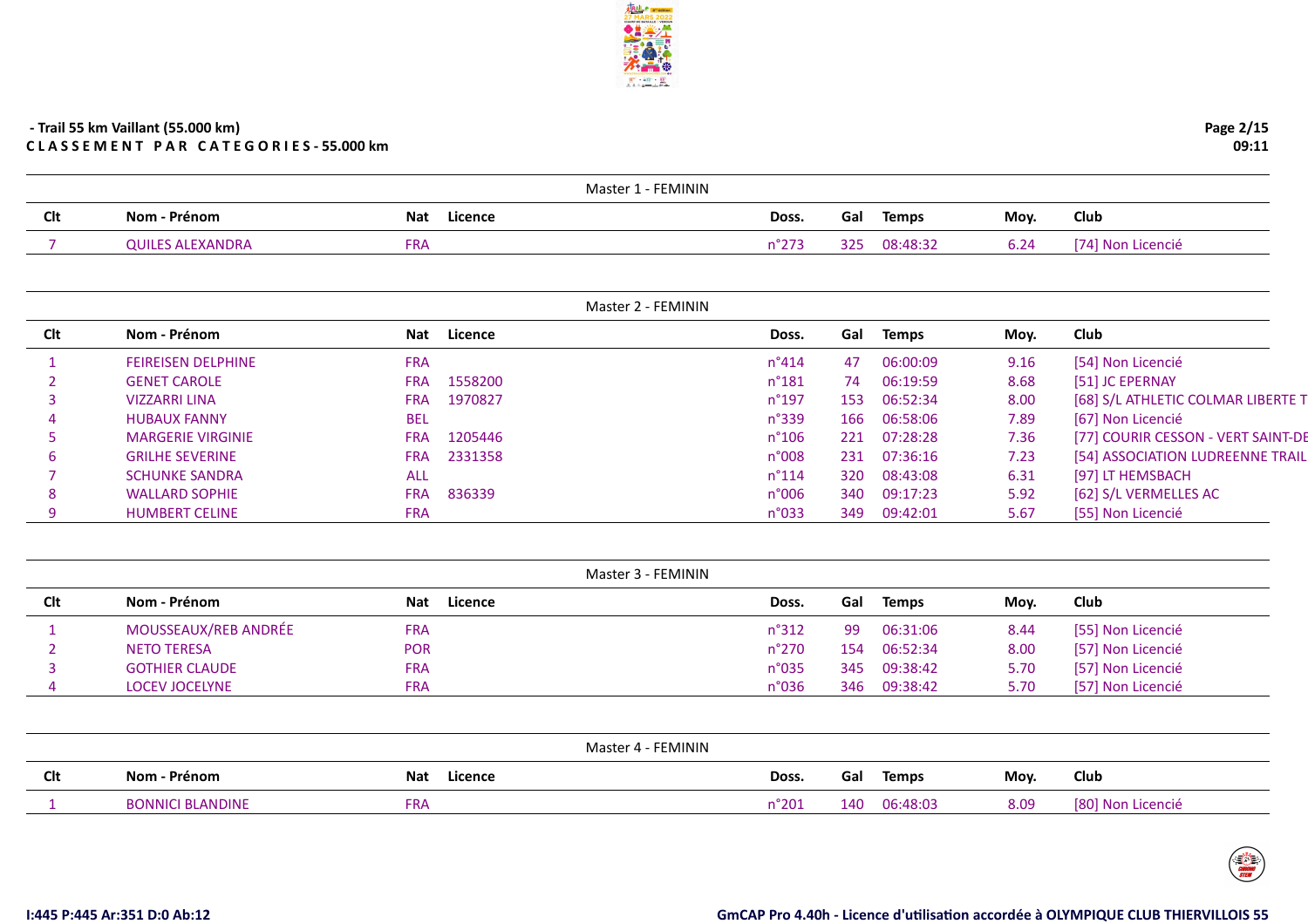|                |                          |            |                | Master 4 - FEMININ |                |                |              |       |                                                        |
|----------------|--------------------------|------------|----------------|--------------------|----------------|----------------|--------------|-------|--------------------------------------------------------|
| Clt            | Nom - Prénom             | Nat        | Licence        |                    | Doss.          | Gal            | <b>Temps</b> | Moy.  | Club                                                   |
| $\overline{2}$ | <b>KUBIAK VIRGINIE</b>   | <b>FRA</b> | 1675534        |                    | n°108          | 252            | 07:47:39     | 7.06  | [36] EA ISSOUDUN                                       |
|                |                          |            |                |                    |                |                |              |       |                                                        |
|                |                          |            |                | Master 6 - FEMININ |                |                |              |       |                                                        |
| Clt            | Nom - Prénom             | <b>Nat</b> | <b>Licence</b> |                    | Doss.          |                | Gal Temps    | Moy.  | Club                                                   |
| 1              | DE ARAUJO SILVESTRA      | <b>FRA</b> | 680033         |                    | $n^{\circ}121$ | 126            | 06:41:40     | 8.22  | [77] COURIR CESSON - VERT SAINT-DE                     |
|                |                          |            |                |                    |                |                |              |       |                                                        |
|                |                          |            |                | Espoir - MASCULIN  |                |                |              |       |                                                        |
| Clt            | Nom - Prénom             | <b>Nat</b> | Licence        |                    | Doss.          | Gal            | <b>Temps</b> | Moy.  | Club                                                   |
| $\mathbf{1}$   | <b>PIARD CAMILLE</b>     | <b>FRA</b> |                |                    | n°065          | 310            | 08:41:24     | 6.33  | [14] Non Licencié                                      |
|                |                          |            |                |                    |                |                |              |       |                                                        |
|                |                          |            |                | Senior - MASCULIN  |                |                |              |       |                                                        |
| Clt            | Nom - Prénom             | <b>Nat</b> | <b>Licence</b> |                    | Doss.          | Gal            | <b>Temps</b> | Moy.  | Club                                                   |
| $\mathbf{1}$   | <b>PIERRE FLORIAN</b>    | <b>FRA</b> |                |                    | n°390          | $\overline{2}$ | 04:24:11     | 12.49 | [75] Non Licencié                                      |
|                | <b>LANIEL FLORIAN</b>    | <b>FRA</b> |                |                    | $n^{\circ}681$ | 3              | 04:34:42     | 12.01 | [42] TEAM TRAIL MIZUNO                                 |
| З              | <b>MANGEOT LIONEL</b>    | <b>FRA</b> | 2412729        |                    | n°336          | $\overline{4}$ | 04:54:49     | 11.19 | [57] ATHLE SPORTS SARREGUEMINES                        |
|                | <b>RICHALET BAPTISTE</b> | <b>FRA</b> |                |                    | $n^{\circ}260$ | -7             | 05:00:51     | 10.97 | [52] Non Licencié                                      |
|                | <b>LAFARGUE VINCENT</b>  | <b>FRA</b> |                |                    | n°027          | 11             | 05:19:48     | 10.32 | [54] Non Licencié                                      |
|                |                          |            |                |                    |                |                | 05:25:17     | 10.15 | [74] ASPTT ANNECY                                      |
|                | <b>FREIMANN JOHAN</b>    | <b>FRA</b> | 2276537        |                    | $n^{\circ}120$ | 15             |              |       |                                                        |
|                | <b>LADJANI AXEL</b>      | <b>FRA</b> |                |                    | $n^{\circ}221$ | 17             | 05:28:41     | 10.04 | [57] Non Licencié                                      |
| 8              | <b>AMICE CLÉMENT</b>     | <b>FRA</b> |                |                    | n°095          | 18             | 05:30:35     | 9.98  | [08] Non Licencié                                      |
| 9              | <b>CHENOT KÉVIN</b>      | <b>FRA</b> | 2379564        |                    | $n^{\circ}118$ | 25             | 05:40:19     | 9.70  |                                                        |
| 10             | PEREIRA CORENTIN         | <b>FRA</b> |                |                    | n°410          | 33             | 05:47:33     | 9.50  | [88] Non Licencié                                      |
| 11             | <b>DUROND AURELIEN</b>   | <b>FRA</b> |                |                    | $n^{\circ}373$ | 34             | 05:50:44     | 9.41  | [55] ATHLETISME SAINT-MIHIEL CROS<br>[51] Non Licencié |

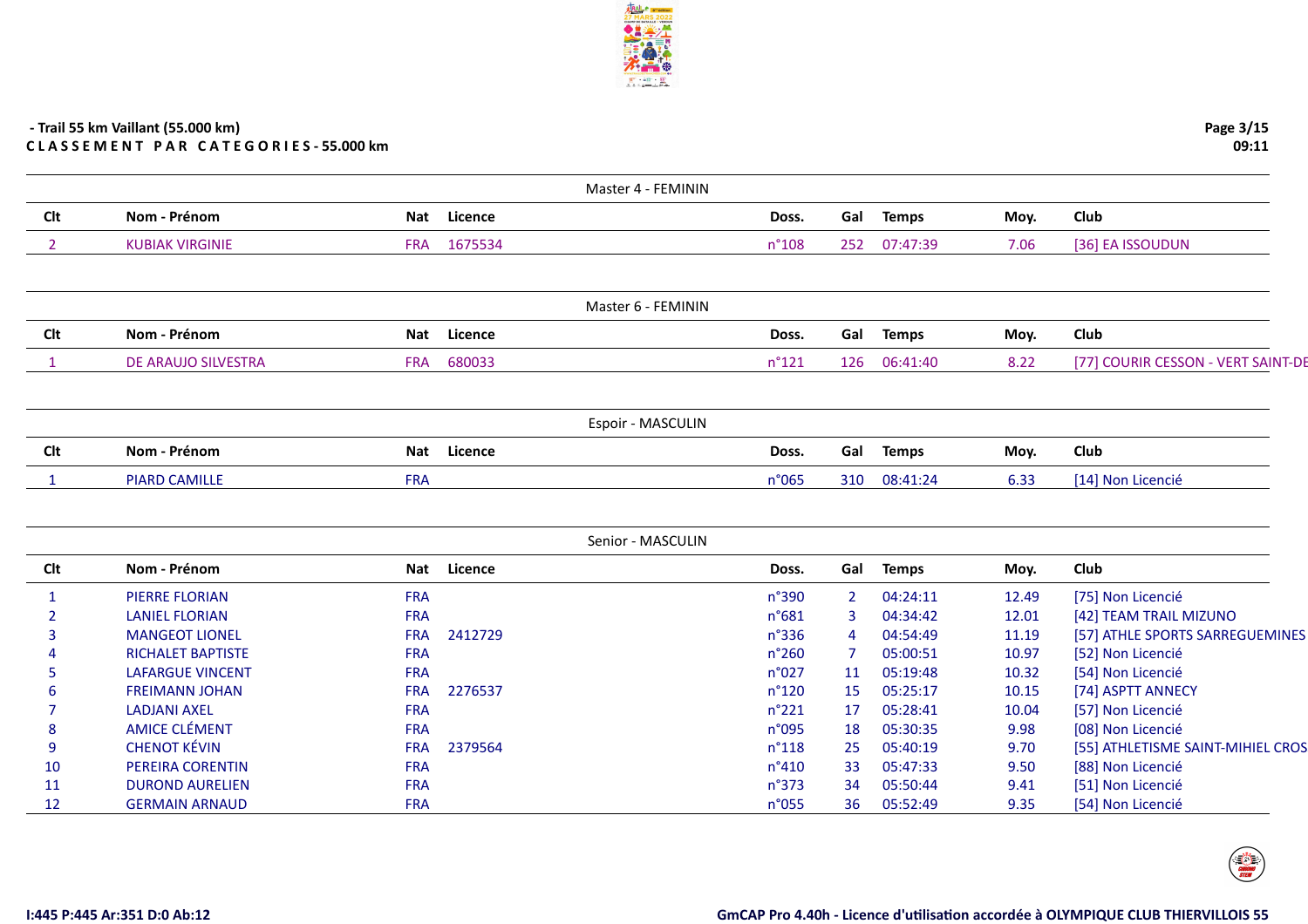**ERAL & BESCHIEF**<br>27 MARS 2022

|            |                                 |            | Senior - MASCULIN    |                 |     |              |      |                                     |
|------------|---------------------------------|------------|----------------------|-----------------|-----|--------------|------|-------------------------------------|
| <b>Clt</b> | Nom - Prénom                    | Nat        | <b>Licence</b>       | Doss.           | Gal | <b>Temps</b> | Moy. | <b>Club</b>                         |
| 13         | <b>GUIONNET YANN</b>            | <b>FRA</b> | C08037C0160208MS3FRA | n°280           | 41  | 05:54:05     | 9.32 | [68] IRON CLUB DANNEMARIE           |
| 14         | <b>MARTINS REMY</b>             | <b>FRA</b> |                      | n°317           | 42  | 05:56:25     | 9.26 | [08] Non Licencié                   |
| 15         | <b>JUNG THOMAS</b>              | <b>FRA</b> |                      | $n^{\circ}245$  | 43  | 05:57:01     | 9.24 | [57] Non Licencié                   |
| 16         | <b>BARBOSA DAMIEN</b>           | <b>FRA</b> |                      | $n^{\circ}275$  | 48  | 06:00:19     | 9.16 | [54] MAT'TRAIL COACHING             |
| 17         | <b>BERNARD JULIAN</b>           | <b>FRA</b> |                      | $n^{\circ}123$  | 56  | 06:06:47     | 9.00 | [54] Non Licencié                   |
| 18         | <b>DOMMERC PAUL</b>             | <b>FRA</b> |                      | n°307           | 70  | 06:17:04     | 8.75 | [54] Non Licencié                   |
| 19         | <b>FRERE JOHNNY</b>             | <b>FRA</b> |                      | n°279           | 75  | 06:20:36     | 8.67 | [67] Non Licencié                   |
| 20         | <b>VÉROVE SIMON</b>             | <b>FRA</b> |                      | n°022           | 85  | 06:24:31     | 8.58 | [92] Non Licencié                   |
| 21         | <b>ASSELIN THÉOTIME</b>         | <b>FRA</b> |                      | n°080           | 93  | 06:28:44     | 8.49 | [86] ENSMA                          |
| 22         | <b>VAL JORDAN</b>               | <b>FRA</b> |                      | $n^{\circ}425$  | 94  | 06:29:10     | 8.48 | [57] METZ FRÉQUENCE TRAIL           |
| 23         | <b>PRUDENT JULIEN</b>           | <b>FRA</b> | A21946C              | n°396           | 108 | 06:33:49     | 8.38 | [91] TRIATHLON CLUB CARCASSONNA     |
| 24         | <b>RICHARD ALEXANDRE</b>        | <b>FRA</b> |                      | $n^{\circ}314$  | 112 | 06:35:05     | 8.35 | [55] SPA37                          |
| 25         | <b>DA SILVA THOMAS</b>          | <b>FRA</b> |                      | n°402           | 120 | 06:39:31     | 8.26 | [51] Non Licencié                   |
| 26         | <b>POGER PIERRE-ALBAN</b>       | <b>FRA</b> |                      | n°287           | 123 | 06:40:39     | 8.24 | [78] Non Licencié                   |
| 27         | <b>COQUIN MATHIEU</b>           | <b>FRA</b> | 2236585              | n°053           | 138 | 06:47:23     | 8.10 | [10] ATHLETIC VILLACERF DES TROIS S |
| 28         | <b>WATRIN SÉBASTIEN</b>         | <b>FRA</b> |                      | $n^{\circ}$ 147 | 143 | 06:48:47     | 8.07 | [25] Non Licencié                   |
| 29         | <b>DEBRECENI THOMAS</b>         | <b>FRA</b> | 2173202              | n°169           | 158 | 06:54:21     | 7.96 | [51] JOGGING CLUB EPERNAY           |
| 30         | <b>MARTIN MAXIME</b>            | <b>FRA</b> |                      | $n^{\circ}282$  | 162 | 06:55:27     | 7.94 | [92] Non Licencié                   |
| 31         | <b>DELAGNEAU ADRIEN</b>         | <b>FRA</b> |                      | $n^{\circ}250$  | 169 | 06:58:56     | 7.88 | $[10]$ JCD                          |
| 32         | <b>JUDE JEAN-BENOÎT</b>         | <b>FRA</b> |                      | n°385           | 179 | 07:05:27     | 7.76 | [57] Non Licencié                   |
| 33         | <b>RUSE ANDREW</b>              | <b>FRA</b> | 2168635              | n°219           | 223 | 07:30:01     | 7.33 | [55] S/L OLYMPIQUE CLUB THIERVILLO  |
| 34         | <b>CHAUFER MARTIN</b>           | <b>FRA</b> |                      | n°435           | 236 | 07:38:48     | 7.19 | [55] Non Licencié                   |
| 35         | <b>MACHADO DA SILVA ANTHONY</b> | <b>FRA</b> |                      | n°263           | 257 | 07:53:19     | 6.97 | [25] Non Licencié                   |
| 36         | <b>WAXWEILER MATTHIEU</b>       | <b>FRA</b> |                      | $n^{\circ}262$  | 258 | 07:53:21     | 6.97 | [51] Non Licencié                   |
| 37         | <b>LORENZI KEVIN</b>            | <b>FRA</b> |                      | n°096           | 263 | 08:04:51     | 6.81 | [57] Non Licencié                   |
| 38         | <b>BAIZ TAOUFIK</b>             | <b>MAR</b> |                      | n°365           | 265 | 08:05:30     | 6.80 | [54] Non Licencié                   |
| 39         | <b>GROSSE JULIEN</b>            | <b>FRA</b> |                      | n°299           | 270 | 08:09:08     | 6.75 | [54] MP TRAIL                       |
| 40         | <b>DEHOVE HUGO</b>              | <b>FRA</b> |                      | n°091           | 282 | 08:20:25     | 6.59 | [55] Non Licencié                   |
| 41         | <b>AMMOUR ALEXANDRE</b>         | <b>FRA</b> |                      | n°323           | 293 | 08:26:28     | 6.52 | [77] Non Licencié                   |
| 42         | <b>KONTZLER LUDOVIC</b>         | <b>FRA</b> |                      | n°208           | 297 | 08:28:29     | 6.49 | [57] Non Licencié                   |
| 43         | <b>HILT AURELIEN</b>            | <b>FRA</b> |                      | n°206           | 298 | 08:28:32     | 6.49 | [57] Non Licencié                   |

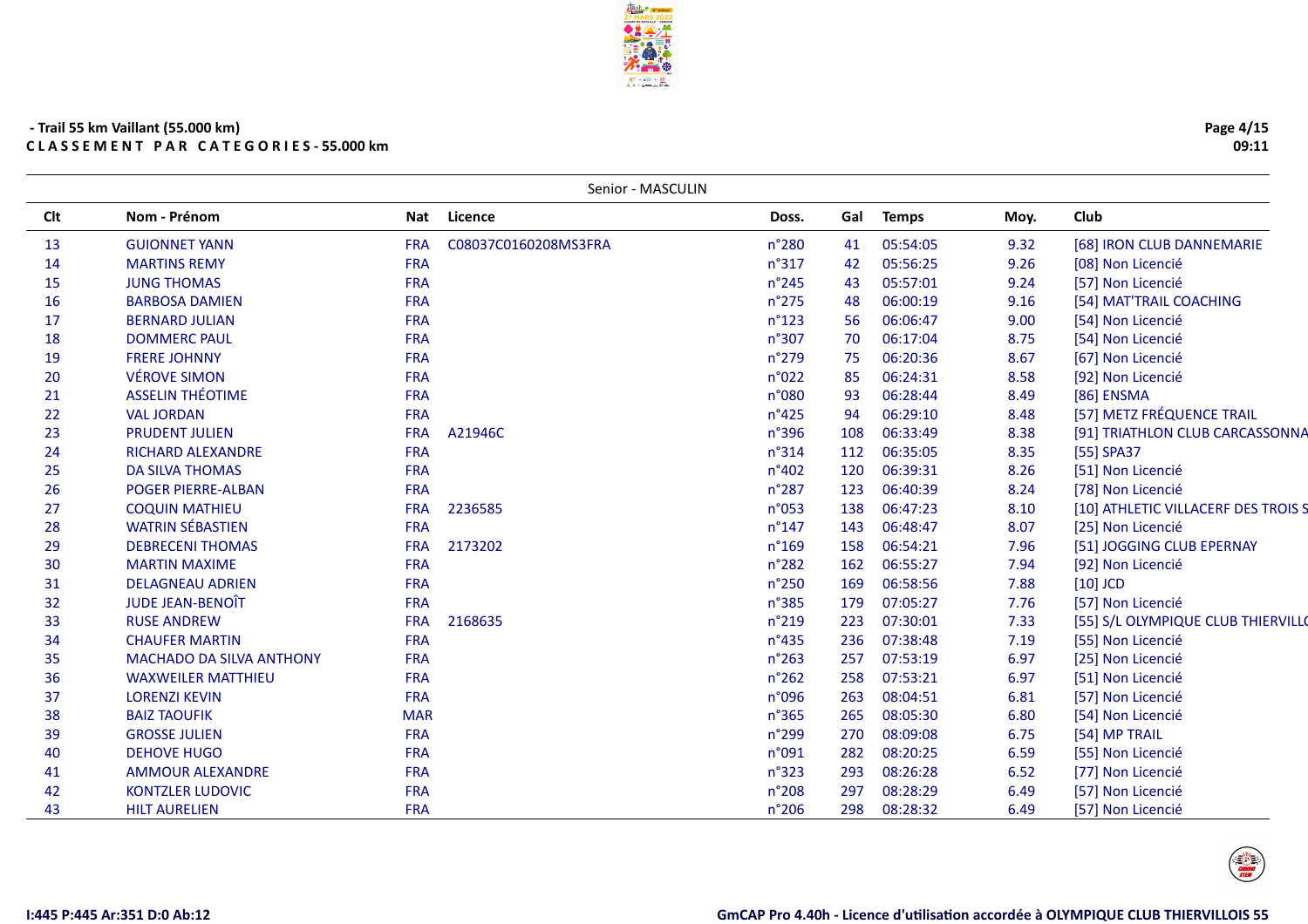|     |                         | Senior - MASCULIN |                 |     |              |      |                     |
|-----|-------------------------|-------------------|-----------------|-----|--------------|------|---------------------|
| Clt | Nom - Prénom            | Licence<br>Nat    | Doss.           | Gal | <b>Temps</b> | Moy. | <b>Club</b>         |
| 44  | <b>CALONNE BENJAMIN</b> | <b>FRA</b>        | $n^{\circ}024$  | 301 | 08:30:46     | 6.46 | [57] Non Licencié   |
| 45  | <b>GAILLARD DYLAN</b>   | <b>FRA</b>        | $n^{\circ}297$  | 303 | 08:31:00     | 6.46 | [69] Non Licencié   |
| 46  | <b>KLEIN THIBAULT</b>   | <b>FRA</b>        | $n^{\circ}415$  | 314 | 08:41:52     | 6.32 | [57] Non Licencié   |
| 47  | <b>MEDDAHI MALIK</b>    | <b>FRA</b>        | $n^{\circ}315$  | 323 | 08:46:35     | 6.27 | [59] Non Licencié   |
| 48  | <b>IVARS ANTHONY</b>    | <b>FRA</b>        | $n^{\circ}$ 233 | 328 | 08:51:36     | 6.21 | [93] Non Licencié   |
| 49  | AYOUNI ABDELKADER       | <b>FRA</b>        | n°309           | 331 | 08:59:56     | 6.11 | [59] KAD MAD        |
| 50  | <b>CARRE MAXIME</b>     | <b>FRA</b>        | $n^{\circ}$ 132 | 335 | 09:05:40     | 6.05 | [57] Non Licencié   |
| 51  | <b>ROUSSEL ROMAIN</b>   | <b>FRA</b>        | $n^{\circ}328$  | 343 | 09:20:10     | 5.89 | [62] Non Licencié   |
| 52  | <b>GUERIOT NICOLAS</b>  | <b>FRA</b>        | n°058           | 347 | 09:41:14     | 5.68 | [54] FAMILY GUERIOT |
| 53  | <b>MOUROT KEVIN</b>     | <b>FRA</b>        | n°691           | 350 | 09:42:04     | 5.67 | [55] Non Licencié   |

```
Master 0 - MASCULIN
```

| <b>Clt</b> | Nom - Prénom               | Nat        | Licence | Doss.           | Gal | <b>Temps</b> | Moy.  | Club                            |
|------------|----------------------------|------------|---------|-----------------|-----|--------------|-------|---------------------------------|
|            | <b>PRUDHAM MARCELLIN</b>   | <b>FRA</b> | 2061593 | $n^{\circ}285$  | 5.  | 04:55:10     | 11.18 | [94] IGN                        |
|            | <b>SCHOEPPS FLAVIEN</b>    | <b>FRA</b> |         | $n^{\circ}$ 248 | 9   | 05:02:28     | 10.91 | [55] Non Licencié               |
|            | <b>VALIENTE JULIEN</b>     | <b>FRA</b> |         | n°302           | 13  | 05:22:40     | 10.23 | [51] Non Licencié               |
| 4          | <b>JACQUEMIN SÉBASTIEN</b> | <b>FRA</b> |         | $n^{\circ}265$  | 20  | 05:32:25     | 9.93  | [57] Non Licencié               |
| 5          | <b>REPETTI BENOIT</b>      | <b>FRA</b> |         | $n^{\circ}358$  | 21  | 05:33:35     | 9.89  | [54] CLUBINSPORT PAM            |
| b          | <b>BUFFET DAMIEN</b>       | <b>FRA</b> |         | $n^{\circ}130$  | 23  | 05:40:06     | 9.70  | [35] TEAM BABASS                |
|            | <b>GERARD NICOLAS</b>      | <b>FRA</b> |         | n°019           | 26  | 05:42:09     | 9.65  | [55] Non Licencié               |
| 8          | <b>COLLONGUES WILFRIED</b> | <b>FRA</b> |         | $n^{\circ}253$  | 28  | 05:42:21     | 9.64  | [54] VOSGES SPARTE RACERS       |
| 9          | LEDIG SÉBASTIEN            | <b>FRA</b> |         | $n^{\circ}426$  | 29  | 05:44:19     | 9.58  | [57] Non Licencié               |
| 10         | <b>MAROIS BORIS</b>        | <b>FRA</b> | 1967454 | $n^{\circ}214$  | 32  | 05:47:03     | 9.51  | [51] CLUB OLYMPIQUE CHAMPAGNE / |
| 11         | <b>THIEBAUT YOHANN</b>     | <b>FRA</b> |         | $n^{\circ}$ 131 | 35  | 05:50:55     | 9.40  | [55] ARCALYS                    |
| 12         | <b>VANDEWALLE THOMAS</b>   | <b>FRA</b> |         | $n^{\circ}342$  | 40  | 05:53:47     | 9.33  | [62] JOGGING CLUB LICQUOIS      |
| 13         | <b>GESQUIERE GWENN</b>     | <b>FRA</b> | 2206132 | $n^{\circ}052$  | 44  | 05:58:11     | 9.21  | [89] US JOIGNY                  |
| 14         | PETRY JÉRÔME               | <b>FRA</b> |         | $n^{\circ}424$  | 52  | 06:04:05     | 9.06  | [57] TR3 METZ                   |
| 15         | <b>MULLER ANTHONY</b>      | <b>FRA</b> | 2032516 | $n^{\circ}109$  | 57  | 06:06:54     | 8.99  | [54] C.O.S. VILLERS ATHLETISME  |
| 16         | <b>WILBERT FLORIAN</b>     | <b>ALL</b> |         | $n^{\circ}318$  | 59. | 06:12:13     | 8.87  | [55] Non Licencié               |

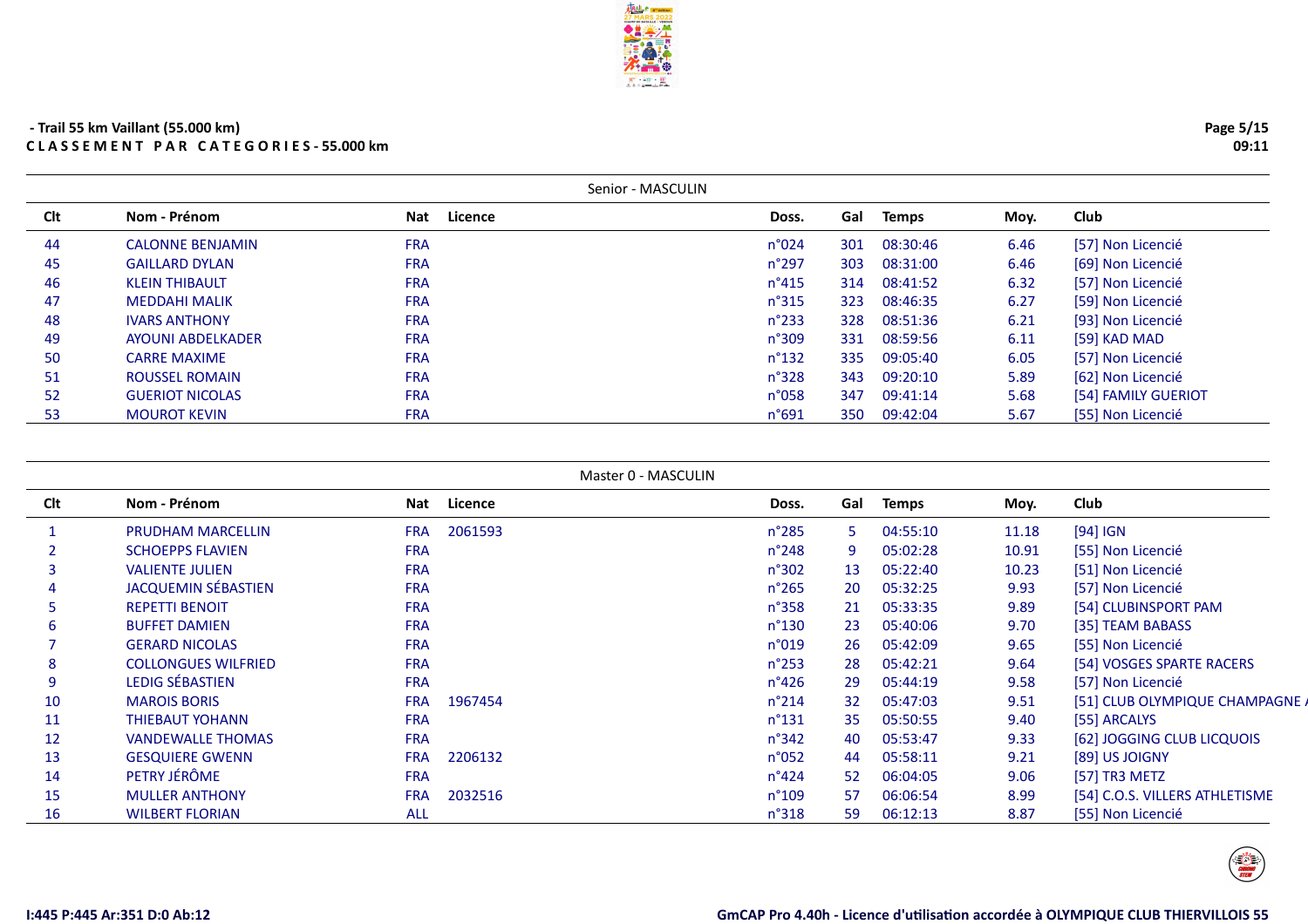|            |                                   |            | Master 0 - MASCULIN |                |     |              |      |                                    |
|------------|-----------------------------------|------------|---------------------|----------------|-----|--------------|------|------------------------------------|
| <b>Clt</b> | Nom - Prénom                      | Nat        | Licence             | Doss.          | Gal | <b>Temps</b> | Moy. | Club                               |
| 17         | <b>LEGE JULIEN</b>                | <b>FRA</b> |                     | n°012          | 61  | 06:12:34     | 8.86 | [36] Non Licencié                  |
| 18         | <b>THIRIET FABIEN</b>             | <b>FRA</b> | 1884354             | n°401          | 69  | 06:16:41     | 8.76 | [54] S/L CA DE CHAMPIGNEULLES      |
| 19         | <b>ROBERT JULIEN</b>              | <b>FRA</b> |                     | n°255          | 71  | 06:17:27     | 8.74 | [57] Non Licencié                  |
| 20         | <b>DINH DAVID</b>                 | <b>FRA</b> | 0161413MS4FRA       | n°238          | 73  | 06:19:43     | 8.69 | [54] TRICAT                        |
| 21         | <b>BERNIER ANTHONY</b>            | <b>FRA</b> |                     | n°359          | 77  | 06:20:57     | 8.66 | [51] DUC ARMY                      |
| 22         | <b>URBAIN THIBAUD</b>             | <b>FRA</b> |                     | $n^{\circ}224$ | 80  | 06:23:57     | 8.60 | [55] TEAM VEOLIA                   |
| 23         | <b>PETITPAS BRICE</b>             | <b>FRA</b> |                     | $n^{\circ}423$ | 83  | 06:24:12     | 8.59 | [51] Non Licencié                  |
| 24         | DI BARTOLO JÉRÉMY                 | <b>FRA</b> |                     | $n^{\circ}168$ | 92  | 06:28:39     | 8.49 | [57] Non Licencié                  |
| 25         | <b>WOURMS DAVID</b>               | <b>FRA</b> |                     | n°321          | 105 | 06:33:22     | 8.39 | [54] Non Licencié                  |
| 26         | <b>NICOLLE LOUIS</b>              | <b>FRA</b> |                     | n°409          | 107 | 06:33:48     | 8.38 | [88] Non Licencié                  |
| 27         | <b>RAMOS BARRANCO JOSE RAFAEL</b> | <b>FRA</b> | 2103819             | $n^{\circ}372$ | 116 | 06:36:26     | 8.32 | [77] COURIR CESSON - VERT SAINT-DE |
| 28         | <b>TEINTURIER MICHAEL</b>         | <b>FRA</b> | 2170153             | $n^{\circ}422$ | 119 | 06:39:20     | 8.26 | [52] S/L AS BOLOGNE                |
| 29         | <b>BOUILLEAUX SÉBASTIEN</b>       | <b>FRA</b> |                     | n°334          | 121 | 06:39:34     | 8.26 | [55] Non Licencié                  |
| 30         | <b>VANDUREN SÉBASTIEN</b>         | <b>FRA</b> |                     | n°306          | 127 | 06:42:38     | 8.20 | [55] EMC2                          |
| 31         | <b>NICOLAS QUENTIN</b>            | <b>FRA</b> |                     | $n^{\circ}226$ | 137 | 06:47:15     | 8.10 | [55] Non Licencié                  |
| 32         | <b>PARISOT FLORIAN</b>            | <b>FRA</b> |                     | n°298          | 160 | 06:55:06     | 7.95 | [21] Non Licencié                  |
| 33         | <b>GOEURY CHARLES HENRI</b>       | <b>FRA</b> |                     | n°087          | 176 | 07:02:15     | 7.82 | [62] Non Licencié                  |
| 34         | <b>GUILBAUD NICOLAS</b>           | <b>FRA</b> |                     | n°230          | 180 | 07:06:04     | 7.75 | [80] Non Licencié                  |
| 35         | <b>JANKOWSKI NICOLAS</b>          | <b>FRA</b> |                     | $n^{\circ}165$ | 181 | 07:06:26     | 7.74 | [60] Non Licencié                  |
| 36         | <b>HROVAT BENJAMIN</b>            | <b>FRA</b> | 2346154             | n°010          | 188 | 07:08:20     | 7.70 | [57] ATHLE SPORTS SARREGUEMINES    |
| 37         | <b>KACZMAREK MATHIEU</b>          | <b>FRA</b> |                     | n°386          | 189 | 07:09:06     | 7.69 | [76] GLOBE TRAILEURS 76            |
| 38         | <b>WIRTZ NICOLAS</b>              | <b>FRA</b> |                     | n°203          | 190 | 07:09:47     | 7.68 | [57] Non Licencié                  |
| 39         | <b>DILLENSEGER ALEXANDRE</b>      | <b>FRA</b> |                     | $n^{\circ}171$ | 191 | 07:09:49     | 7.68 | [54] Non Licencié                  |
| 40         | <b>MASSON NICOLAS</b>             | <b>FRA</b> |                     | $n^{\circ}204$ | 192 | 07:09:50     | 7.68 | [57] Non Licencié                  |
| 41         | <b>LACROIX FABRICE</b>            | <b>FRA</b> |                     | $n^{\circ}431$ | 197 | 07:13:57     | 7.60 | [45] Non Licencié                  |
| 42         | <b>REMARCK GUILLAUME</b>          | <b>FRA</b> |                     | $n^{\circ}277$ | 198 | 07:15:19     | 7.58 | [57] Non Licencié                  |
| 43         | <b>SERVIO ANTHONY</b>             | <b>FRA</b> | 2338985             | n°350          | 199 | 07:15:29     | 7.58 | [02] ATHLETIC CLUB BUCY LES PIERRE |
| 44         | <b>THERON REMI</b>                | <b>FRA</b> | 1862419             | n°360          | 205 | 07:18:29     | 7.53 | [80] US CAMON                      |
| 45         | <b>PIERRE FABIEN</b>              | <b>FRA</b> |                     | n°028          | 211 | 07:25:40     | 7.40 | [54] Non Licencié                  |
| 46         | <b>RAUZY MAXIME</b>               | <b>FRA</b> | 2067540             | $n^{\circ}331$ | 215 | 07:26:49     | 7.39 | [57] S/L CA DE CHAMPIGNEULLES      |
| 47         | <b>COUFFRANT JULIEN</b>           | <b>FRA</b> |                     | n°014          | 216 | 07:27:17     | 7.38 | [55] TEAMPICON55                   |
|            |                                   |            |                     |                |     |              |      |                                    |





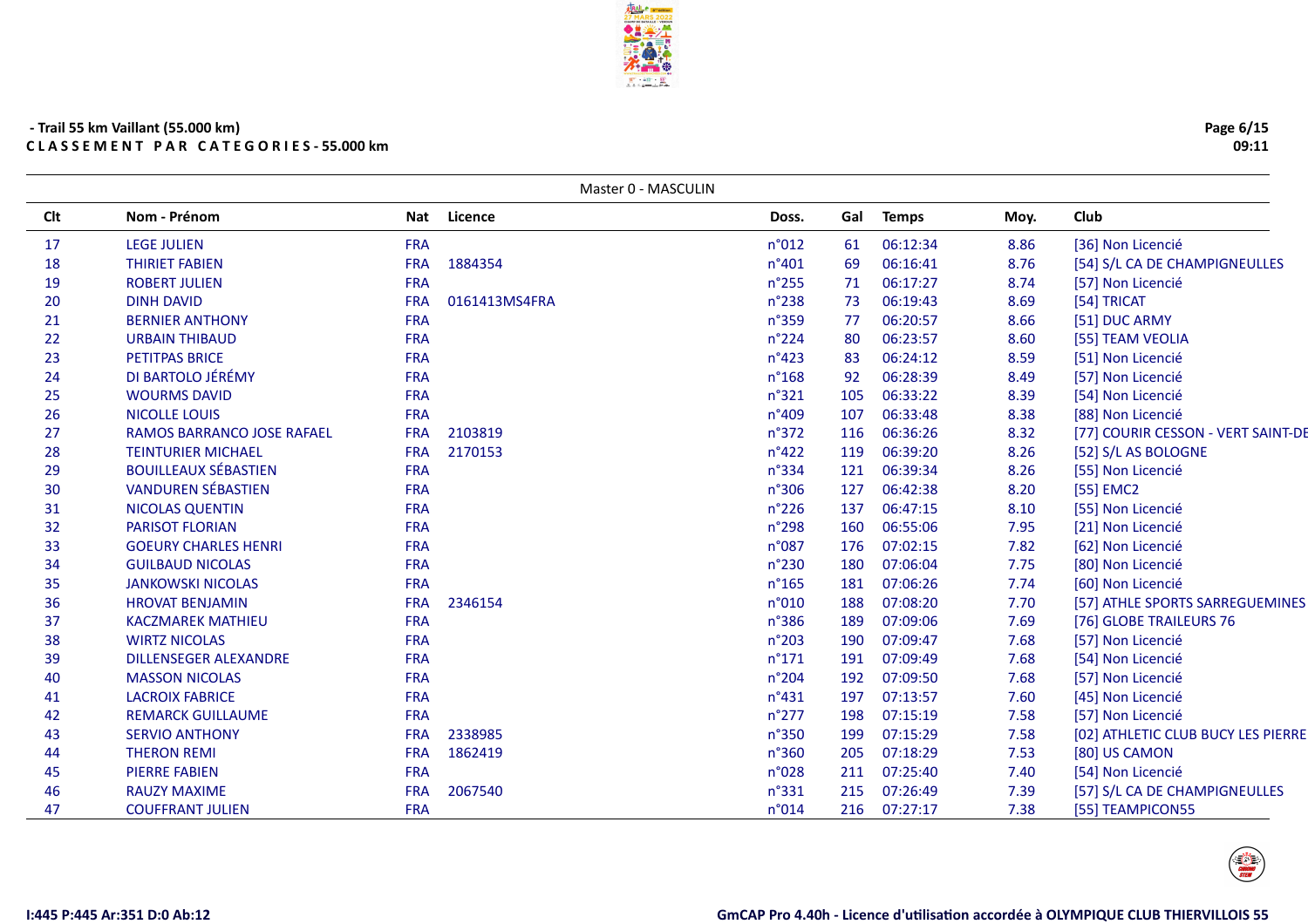|     |                             |            |              | Master 0 - MASCULIN |     |              |      |                                    |
|-----|-----------------------------|------------|--------------|---------------------|-----|--------------|------|------------------------------------|
| Clt | Nom - Prénom                | Nat        | Licence      | Doss.               | Gal | <b>Temps</b> | Moy. | Club                               |
| 48  | <b>RASPADO ANTHONY</b>      | <b>FRA</b> |              | $n^{\circ}223$      | 222 | 07:29:54     | 7.34 | [55] TEAM VEOLIA                   |
| 49  | <b>RUSE CHRISTOPHER</b>     | <b>FRA</b> | 2235747      | $n^{\circ}441$      | 225 | 07:32:56     | 7.29 | [55] S/L OLYMPIQUE CLUB THIERVILLO |
| 50  | <b>PISU MICKAEL</b>         | <b>FRA</b> |              | $n^{\circ}366$      | 240 | 07:40:13     | 7.17 | [57] Non Licencié                  |
| 51  | <b>BRUNELLO JULIEN</b>      | <b>FRA</b> |              | $n^{\circ}363$      | 242 | 07:40:16     | 7.17 | [57] Non Licencié                  |
| 52  | <b>BISSON ADRIEN</b>        | <b>FRA</b> |              | n°025               | 244 | 07:42:16     | 7.14 | [86] Non Licencié                  |
| 53  | <b>DALLE-MOLLE GARY</b>     | <b>FRA</b> |              | $n^{\circ}218$      | 250 | 07:47:09     | 7.06 | [57] Non Licencié                  |
| 54  | <b>GUERIOT ADRIEN</b>       | <b>FRA</b> | 088_96323851 | n°076               | 253 | 07:48:48     | 7.04 | [88] FAMILY GUERIOT                |
| 55  | <b>MULLER ERIC</b>          | <b>FRA</b> |              | $n^{\circ}442$      | 259 | 07:54:28     | 6.96 | [54] MULLER ÉRIC                   |
| 56  | PETITCOLIN ROMAIN           | <b>FRA</b> |              | $n^{\circ}421$      | 273 | 08:09:48     | 6.74 | [55] Non Licencié                  |
| 57  | <b>DURIEZ FRÉDÉRIC</b>      | <b>FRA</b> |              | $n^{\circ}$ 143     | 279 | 08:15:37     | 6.66 | [62] Non Licencié                  |
| 58  | POTIER BENOÎT               | <b>FRA</b> |              | $n^{\circ}124$      | 283 | 08:21:15     | 6.58 | [54] Non Licencié                  |
| 59  | <b>JEUNIAUX JULIEN</b>      | <b>BEL</b> | 62954M84     | n°001               | 285 | 08:23:21     | 6.56 | [76] NEOTRAIL                      |
| 60  | <b>SCHOEPPERLE MARTIAL</b>  | <b>FRA</b> |              | n°041               | 288 | 08:25:37     | 6.53 | [70] Non Licencié                  |
| 61  | <b>MAHUT BRIAN</b>          | <b>FRA</b> |              | n°071               | 290 | 08:25:51     | 6.52 | [55] Non Licencié                  |
| 62  | <b>DRUET YOANN</b>          | <b>FRA</b> |              | $n^{\circ}122$      | 291 | 08:25:51     | 6.52 | [74] Non Licencié                  |
| 63  | <b>KUHN DAMIEN</b>          | <b>FRA</b> |              | $n^{\circ}$ 176     | 292 | 08:26:27     | 6.52 | [57] Non Licencié                  |
| 64  | <b>HETMANCZYK JULIEN</b>    | <b>FRA</b> |              | n°397               | 308 | 08:38:22     | 6.37 | [91] Non Licencié                  |
| 65  | <b>LELOUP QUENTIN</b>       | <b>FRA</b> |              | $n^{\circ}$ 157     | 315 | 08:42:52     | 6.31 | [72] Non Licencié                  |
| 66  | <b>CAMILLETTI GUILLAUME</b> | <b>FRA</b> |              | n°395               | 329 | 08:53:18     | 6.19 | [54] TEAM LOOSE                    |
| 67  | <b>AYOUNI MOHAMED</b>       | <b>FRA</b> |              | $n^{\circ}311$      | 332 | 09:00:11     | 6.11 | [59] Non Licencié                  |
| 68  | <b>SCOTTI GREG</b>          | <b>FRA</b> | 40593507     | n°018               | 338 | 09:17:07     | 5.92 | [55] ASPTT VERDUN                  |
| 69  | <b>FLOQUET MATHIEU</b>      | <b>FRA</b> |              | n°384               | 344 | 09:27:37     | 5.81 | [55] SAMPY'RUN                     |

|     |                          |                       | Master 1 - MASCULIN |     |              |       |                                 |
|-----|--------------------------|-----------------------|---------------------|-----|--------------|-------|---------------------------------|
| Clt | Nom - Prénom             | Licence<br>Nat        | Doss.               | Gal | <b>Temps</b> | Moy.  | Club                            |
|     | <b>BONFILS AMBROISE</b>  | 1779496<br><b>FRA</b> | $n^{\circ}$ 254     |     | 04:17:14     | 12.83 | $[51]$ AV3S                     |
|     | <b>VANDAELE NICOLAS</b>  | B06496C<br><b>FRA</b> | $n^{\circ}$ 436     | 10  | 05:05:36     | 10.80 | [57] METZ TRIATHLON             |
|     | <b>BARRAT DORIAN</b>     | <b>FRA</b>            | $n^{\circ}437$      | 16  | 05:27:03     | 10.09 | [94] Non Licencié               |
|     | <b>AMOURETTE MICKAEL</b> | 2293700<br>FRA        | $n^{\circ}$ 235     | 19  | 05:30:57     | 9.97  | [55] S/L GROUPE ATHLETIC COMMER |



**Page 7/1509:11**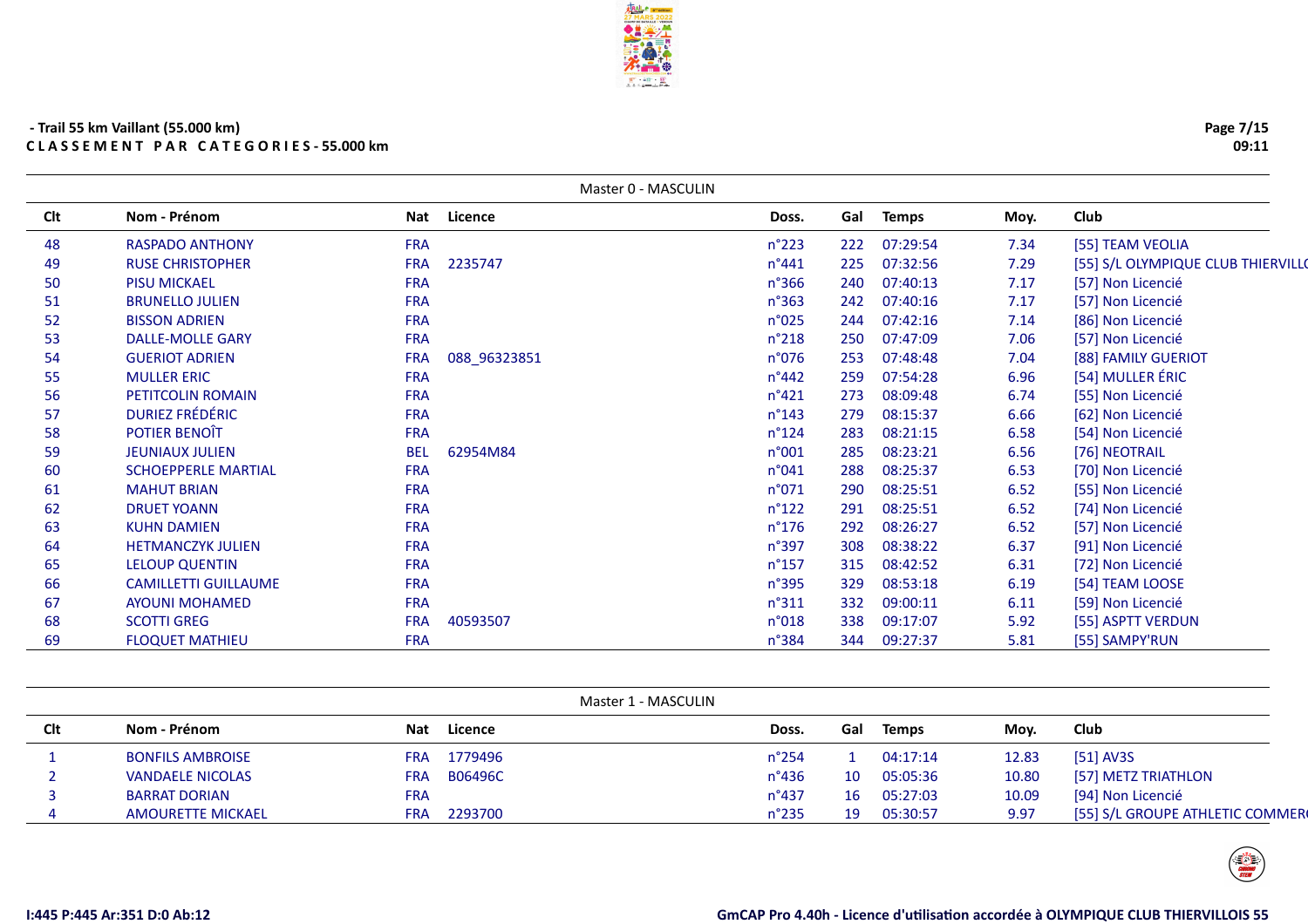| - Trail 55 km Vaillant (55.000 km) |                                            |
|------------------------------------|--------------------------------------------|
|                                    | <b>CLASSEMENT PAR CATEGORIES-55.000 km</b> |

 $\overline{\phantom{0}}$ 

|     |                           |            |         | Master 1 - MASCULIN |                 |     |              |      |                             |
|-----|---------------------------|------------|---------|---------------------|-----------------|-----|--------------|------|-----------------------------|
| Clt | Nom - Prénom              | Nat        | Licence |                     | Doss.           | Gal | <b>Temps</b> | Moy. | Club                        |
| 5   | <b>DELLOUP LAURENT</b>    | <b>FRA</b> |         |                     | n°368           | 22  | 05:37:02     | 9.79 | [08] Non Licencié           |
| 6   | <b>AIGLE THOMAS</b>       | <b>FRA</b> |         |                     | $n^{\circ}217$  | 24  | 05:40:14     | 9.70 | [54] ND2BR BOURG-EN-BRESSE  |
| 7   | <b>ATZORI JONATHAN</b>    | <b>FRA</b> |         |                     | $n^{\circ}220$  | 27  | 05:42:13     | 9.64 | [57] Non Licencié           |
| 8   | POISSONNET JULIEN         | <b>FRA</b> | 1964448 |                     | n°075           | 31  | 05:47:03     | 9.51 | [08] AS SOMMER              |
| 9   | <b>MEDER DAVID</b>        | <b>FRA</b> |         |                     | $n^{\circ}261$  | 45  | 05:59:33     | 9.18 | [54] EMC2                   |
| 10  | <b>MATHIEU CHRISTOPHE</b> | <b>FRA</b> |         |                     | n°023           | 50  | 06:03:44     | 9.07 | [55] SAMPY'RUN              |
| 11  | <b>FRIEDT TIM</b>         | <b>ALL</b> |         |                     | n°319           | 58  | 06:12:12     | 8.87 | [55] Non Licencié           |
| 12  | <b>VARINOT NICOLAS</b>    | <b>FRA</b> |         |                     | n°090           | 60  | 06:12:16     | 8.86 | [55] Non Licencié           |
| 13  | <b>TOURNEUX ALEXANDRE</b> | <b>FRA</b> | 1731366 |                     | n°440           | 62  | 06:12:43     | 8.85 | [59] JA FRETIN              |
| 14  | <b>LARTILLOT BRICE</b>    | <b>FRA</b> |         |                     | $n^{\circ}413$  | 63  | 06:12:59     | 8.85 | [57] Non Licencié           |
| 15  | PENELA RÉMY               | <b>FRA</b> |         |                     | n°400           | 64  | 06:13:57     | 8.82 | [52] LES RÉMY               |
| 16  | <b>DUWATTEZ SÉBASTIEN</b> | <b>FRA</b> |         |                     | $n^{\circ}443$  | 65  | 06:14:07     | 8.82 | [62] TEAM TRAIL LENSOISE    |
| 17  | <b>LASNIER NICOLAS</b>    | <b>FRA</b> |         |                     | $n^{\circ}392$  | 79  | 06:23:29     | 8.61 | [54] MP TRAIL / CLUBINRUN   |
| 18  | <b>MARTIN DAVID</b>       | <b>FRA</b> |         |                     | n°438           | 82  | 06:24:09     | 8.59 | [55] Non Licencié           |
| 19  | <b>GAUTHIER MARC</b>      | <b>FRA</b> |         |                     | $n^{\circ}$ 191 | 87  | 06:24:50     | 8.58 | $[10]$ JCD                  |
| 20  | <b>BARREAU JEAN PAUL</b>  | <b>FRA</b> |         |                     | $n^{\circ}101$  | 88  | 06:26:35     | 8.54 | [58] TEAM PAULO'S PIZZAS    |
| 21  | <b>APPLINCOURT BRICE</b>  | <b>FRA</b> |         |                     | $n^{\circ}$ 196 | 95  | 06:29:44     | 8.47 | [59] DK TRAIL               |
| 22  | <b>REGNAUT SEBASTIEN</b>  | <b>FRA</b> | 1950212 |                     | $n^{\circ}383$  | 97  | 06:30:59     | 8.44 | [51] JOGGING CLUB EPERNAY   |
| 23  | <b>LELORRAIN FLORENT</b>  | <b>FRA</b> |         |                     | $n^{\circ}162$  | 106 | 06:33:41     | 8.38 | [25] Non Licencié           |
| 24  | <b>LEFFONDRE ANTOINE</b>  | <b>FRA</b> |         |                     | $n^{\circ}346$  | 109 | 06:33:52     | 8.38 | [L-] Non Licencié           |
| 25  | <b>SCHAAL THIBAULT</b>    | <b>FRA</b> |         |                     | $n^{\circ}412$  | 111 | 06:34:51     | 8.36 | [54] Non Licencié           |
| 26  | SEMBILLE FRÉDÉRIC         | <b>FRA</b> |         |                     | n°002           | 125 | 06:41:14     | 8.22 | [40] Non Licencié           |
| 27  | <b>CHEFGROS MICHEL</b>    | <b>FRA</b> |         |                     | $n^{\circ}266$  | 128 | 06:43:27     | 8.18 | [57] Non Licencié           |
| 28  | <b>GARAND JÉRÉMY</b>      | <b>FRA</b> |         |                     | n°048           | 130 | 06:45:17     | 8.14 | [55] Non Licencié           |
| 29  | <b>WATELET FABRICE</b>    | <b>FRA</b> |         |                     | n°020           | 131 | 06:45:42     | 8.13 | [54] Non Licencié           |
| 30  | LE NGOC-DUY-VU            | <b>FRA</b> |         |                     | n°013           | 132 | 06:46:37     | 8.12 | [54] RUN RUN PONT-À-MOUSSON |
| 31  | LINET JÉRÔME              | <b>FRA</b> |         |                     | $n^{\circ}170$  | 134 | 06:46:38     | 8.12 | [57] Non Licencié           |
| 32  | <b>GRESSET GRÉGORY</b>    | <b>FRA</b> |         |                     | $n^{\circ}$ 246 | 136 | 06:46:47     | 8.11 | [57] Non Licencié           |
| 33  | <b>GUITTON FABIEN</b>     | <b>FRA</b> | B42433  |                     | n°102           | 144 | 06:48:48     | 8.07 | [55] VERDUN MEUSE TRIATHLON |
| 34  | <b>HACHIN FREDERIC</b>    | <b>FRA</b> |         |                     | n°419           | 145 | 06:48:56     | 8.07 | [51] Non Licencié           |
| 35  | <b>HUMBERT FABIEN</b>     | <b>FRA</b> |         |                     | n°355           | 147 | 06:49:35     | 8.06 | [54] Non Licencié           |

**Page 8/1509:11**



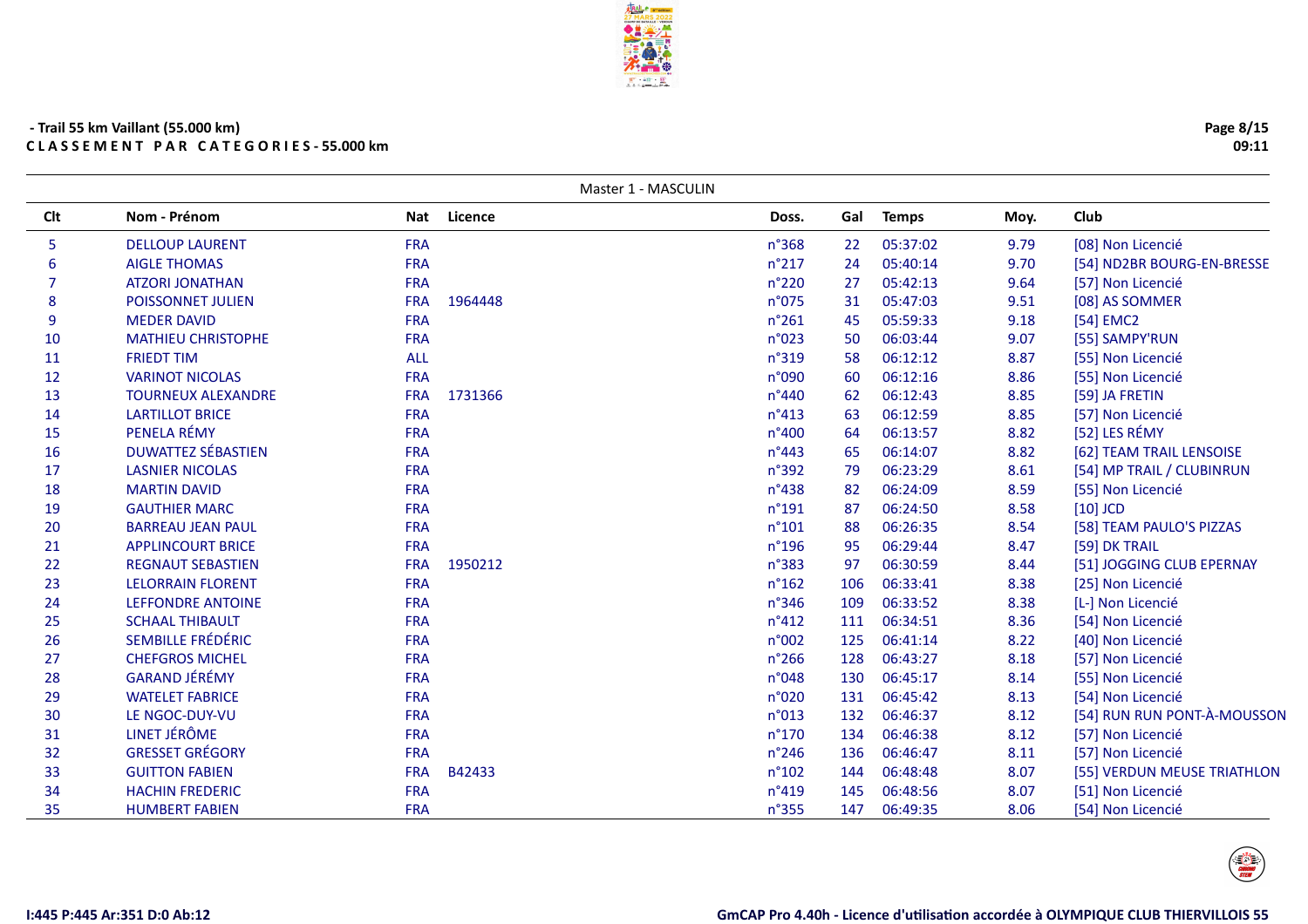| Nom - Prénom<br>Nat Licence<br>Gal<br><b>Temps</b><br>Club<br>Moy.<br>Doss.<br>[55] VÉL COM CHÉE NOUS<br>06:49:50<br><b>DENIS CHRISTOPHE</b><br><b>FRA</b><br>$n^{\circ}$ 156<br>148<br>8.05<br>2178767<br>$n^{\circ}173$<br>06:50:26<br><b>ALGISI JULIEN</b><br><b>FRA</b><br>150<br>8.04<br><b>VION ROMAIN</b><br><b>FRA</b><br>n°189<br>06:51:04<br>$[59]$ USLJ<br>152<br>8.03<br><b>LACROIX ANDRÉ</b><br>n°439<br>06:53:41<br>[55] Non Licencié<br><b>FRA</b><br>155<br>7.98<br>$n^{\circ}$ 134<br>06:54:04<br><b>POZZI FLORIAN</b><br><b>FRA</b><br>156<br>7.97<br><b>CANO DIDIER</b><br><b>FRA</b><br>n°326<br>165<br>06:58:00<br>7.89<br>[45] Non Licencié<br><b>VERT GUILLAUME</b><br><b>FRA</b><br>$n^{\circ}404$<br>170<br>06:59:23<br>7.87<br>[57] Non Licencié<br>$n^{\circ}141$<br><b>FURGAUT JEAN BAPTISTE</b><br><b>FRA</b><br>173<br>07:00:26<br>7.85<br>[55] TAMALOU BARROIS TRAIL<br>$n^{\circ}166$<br>07:01:00<br><b>MAQUART GUILLAUME</b><br><b>FRA</b><br>175<br>7.84<br>[55] Non Licencié<br>$n^{\circ}$ 135<br>07:04:49<br>DE LA VIEUVILLE MARKUS<br><b>FRA</b><br>178<br>7.77<br>[18] XSPORT MARZY<br><b>HALLIER VINCENT</b><br>1965357<br>n°258<br>183<br>07:06:34<br>[51] EFS REIMS A. *<br><b>FRA</b><br>7.74<br><b>BINDREIFF BRICE</b><br><b>FRA</b><br>n°391<br>185<br>07:06:55<br>[57] Non Licencié<br>7.73<br>MONNE JÉRÔME<br><b>FRA</b><br>$n^{\circ}$ 150<br>07:13:07<br>7.62<br>[88] TRIATHLON EPINAL CLUB<br>194<br><b>EL HAI FOUAD</b><br>n°079<br>07:13:16<br>7.62<br>[91] Non Licencié<br><b>FRA</b><br>195<br><b>COLOMBE SEBASTIEN</b><br>n°349<br>200<br>07:15:31<br><b>FRA</b><br>1650295<br>7.58<br><b>MEUNIER JEROME</b><br><b>FRA</b><br>n°682<br>207<br>07:21:51<br>7.47<br>[51] LUMITRAIL<br>$n^{\circ}$ 153<br>07:22:21<br><b>QUERRE BENJAMIN</b><br><b>FRA</b><br><b>B80856C</b><br>208<br>7.46<br><b>FRA</b><br>n°296<br>07:27:23<br>7.38<br><b>LESUEUR MAXIME</b><br>217<br>[55] TEAMPICON55 MARIN AMBRE<br><b>FRA</b><br>n°361<br>219<br>07:28:04<br>7.37<br><b>REINSON NICOLAS</b><br>[57] Non Licencié<br>n°340<br>220<br>07:28:20<br>[55] Non Licencié<br><b>HABART JULIEN</b><br><b>FRA</b><br>7.36<br>227<br><b>FERRERE DOMINIQUE</b><br>2155652<br>$n^{\circ}116$<br>07:34:02<br>7.27<br><b>FRA</b><br><b>DEHAUDT AURÉLIEN</b><br>[59] DEHAUDT AURÉLIEN<br>FRA<br>$n^{\circ}231$<br>234<br>07:38:46<br>7.19<br><b>PEIFFER FABRICE</b><br><b>FRA</b><br>1555227<br>$n^{\circ}215$<br>237<br>07:39:36<br>7.18<br><b>ALL</b><br>[55] DIE WALDLÄUFER<br><b>ROTHE ANDREAS</b><br>$n^{\circ}337$<br>238<br>07:40:04<br>7.17<br>$n^{\circ}$ 139<br>2129497<br>245<br>07:42:32<br>7.13<br>[52] S/L CO SAINT-DIZIER<br><b>OLIVIER FREDERIC</b><br><b>FRA</b><br><b>FRA</b><br>40487740<br>07:42:59<br>7.13<br>[55] ASPTT VERDUN<br><b>BEAUCHET SYLVAIN</b><br>n°069<br>246<br><b>LEFEVRE DAVID</b><br><b>FRA</b><br>n°322<br>07:44:24<br>[77] DAVID LEFEVE<br>247<br>7.11<br>n°209<br>07:47:04<br>[59] DK TRAIL<br><b>LAHOUSSE LAURENT</b><br><b>FRA</b><br>T314966<br>249<br>7.07<br><b>FRA</b><br>07:47:22<br>[60] Non Licencié<br><b>BOURDON VINCENT</b><br>n°026<br>251<br>7.06<br><b>LECOMTE NICOLAS</b><br>n°333<br>255<br>07:51:03<br>[54] Non Licencié<br><b>FRA</b><br>7.01<br>LAFFILLÉ SYLVAIN<br><b>FRA</b><br>n°045<br>264<br>08:05:27<br>6.80<br>[10] Non Licencié |     |  | Master 1 - MASCULIN |  |  |  |
|---------------------------------------------------------------------------------------------------------------------------------------------------------------------------------------------------------------------------------------------------------------------------------------------------------------------------------------------------------------------------------------------------------------------------------------------------------------------------------------------------------------------------------------------------------------------------------------------------------------------------------------------------------------------------------------------------------------------------------------------------------------------------------------------------------------------------------------------------------------------------------------------------------------------------------------------------------------------------------------------------------------------------------------------------------------------------------------------------------------------------------------------------------------------------------------------------------------------------------------------------------------------------------------------------------------------------------------------------------------------------------------------------------------------------------------------------------------------------------------------------------------------------------------------------------------------------------------------------------------------------------------------------------------------------------------------------------------------------------------------------------------------------------------------------------------------------------------------------------------------------------------------------------------------------------------------------------------------------------------------------------------------------------------------------------------------------------------------------------------------------------------------------------------------------------------------------------------------------------------------------------------------------------------------------------------------------------------------------------------------------------------------------------------------------------------------------------------------------------------------------------------------------------------------------------------------------------------------------------------------------------------------------------------------------------------------------------------------------------------------------------------------------------------------------------------------------------------------------------------------------------------------------------------------------------------------------------------------------------------------------------------------------------------------------------------------------------------------------------------------------------------------------------------------------------------------------------------------------------------------------------------------------------------------------------------------------------|-----|--|---------------------|--|--|--|
| [55] TAMALOU BARROIS TRAIL (TBT)                                                                                                                                                                                                                                                                                                                                                                                                                                                                                                                                                                                                                                                                                                                                                                                                                                                                                                                                                                                                                                                                                                                                                                                                                                                                                                                                                                                                                                                                                                                                                                                                                                                                                                                                                                                                                                                                                                                                                                                                                                                                                                                                                                                                                                                                                                                                                                                                                                                                                                                                                                                                                                                                                                                                                                                                                                                                                                                                                                                                                                                                                                                                                                                                                                                                                                | Clt |  |                     |  |  |  |
| [54] ASSOCIATION DES COUREURS DE<br>[02] ATHLETIC CLUB BUCY LES PIERRE<br>[10] CERCLE ATHLETIQUE BAR BAYEL<br>[12] S/L LUC PRIMAUBE ATHLETISME<br>[57] FLORANGE OLYMPIC CLUB ATHLE                                                                                                                                                                                                                                                                                                                                                                                                                                                                                                                                                                                                                                                                                                                                                                                                                                                                                                                                                                                                                                                                                                                                                                                                                                                                                                                                                                                                                                                                                                                                                                                                                                                                                                                                                                                                                                                                                                                                                                                                                                                                                                                                                                                                                                                                                                                                                                                                                                                                                                                                                                                                                                                                                                                                                                                                                                                                                                                                                                                                                                                                                                                                              | 36  |  |                     |  |  |  |
|                                                                                                                                                                                                                                                                                                                                                                                                                                                                                                                                                                                                                                                                                                                                                                                                                                                                                                                                                                                                                                                                                                                                                                                                                                                                                                                                                                                                                                                                                                                                                                                                                                                                                                                                                                                                                                                                                                                                                                                                                                                                                                                                                                                                                                                                                                                                                                                                                                                                                                                                                                                                                                                                                                                                                                                                                                                                                                                                                                                                                                                                                                                                                                                                                                                                                                                                 | 37  |  |                     |  |  |  |
|                                                                                                                                                                                                                                                                                                                                                                                                                                                                                                                                                                                                                                                                                                                                                                                                                                                                                                                                                                                                                                                                                                                                                                                                                                                                                                                                                                                                                                                                                                                                                                                                                                                                                                                                                                                                                                                                                                                                                                                                                                                                                                                                                                                                                                                                                                                                                                                                                                                                                                                                                                                                                                                                                                                                                                                                                                                                                                                                                                                                                                                                                                                                                                                                                                                                                                                                 | 38  |  |                     |  |  |  |
|                                                                                                                                                                                                                                                                                                                                                                                                                                                                                                                                                                                                                                                                                                                                                                                                                                                                                                                                                                                                                                                                                                                                                                                                                                                                                                                                                                                                                                                                                                                                                                                                                                                                                                                                                                                                                                                                                                                                                                                                                                                                                                                                                                                                                                                                                                                                                                                                                                                                                                                                                                                                                                                                                                                                                                                                                                                                                                                                                                                                                                                                                                                                                                                                                                                                                                                                 | 39  |  |                     |  |  |  |
|                                                                                                                                                                                                                                                                                                                                                                                                                                                                                                                                                                                                                                                                                                                                                                                                                                                                                                                                                                                                                                                                                                                                                                                                                                                                                                                                                                                                                                                                                                                                                                                                                                                                                                                                                                                                                                                                                                                                                                                                                                                                                                                                                                                                                                                                                                                                                                                                                                                                                                                                                                                                                                                                                                                                                                                                                                                                                                                                                                                                                                                                                                                                                                                                                                                                                                                                 | 40  |  |                     |  |  |  |
|                                                                                                                                                                                                                                                                                                                                                                                                                                                                                                                                                                                                                                                                                                                                                                                                                                                                                                                                                                                                                                                                                                                                                                                                                                                                                                                                                                                                                                                                                                                                                                                                                                                                                                                                                                                                                                                                                                                                                                                                                                                                                                                                                                                                                                                                                                                                                                                                                                                                                                                                                                                                                                                                                                                                                                                                                                                                                                                                                                                                                                                                                                                                                                                                                                                                                                                                 | 41  |  |                     |  |  |  |
|                                                                                                                                                                                                                                                                                                                                                                                                                                                                                                                                                                                                                                                                                                                                                                                                                                                                                                                                                                                                                                                                                                                                                                                                                                                                                                                                                                                                                                                                                                                                                                                                                                                                                                                                                                                                                                                                                                                                                                                                                                                                                                                                                                                                                                                                                                                                                                                                                                                                                                                                                                                                                                                                                                                                                                                                                                                                                                                                                                                                                                                                                                                                                                                                                                                                                                                                 | 42  |  |                     |  |  |  |
|                                                                                                                                                                                                                                                                                                                                                                                                                                                                                                                                                                                                                                                                                                                                                                                                                                                                                                                                                                                                                                                                                                                                                                                                                                                                                                                                                                                                                                                                                                                                                                                                                                                                                                                                                                                                                                                                                                                                                                                                                                                                                                                                                                                                                                                                                                                                                                                                                                                                                                                                                                                                                                                                                                                                                                                                                                                                                                                                                                                                                                                                                                                                                                                                                                                                                                                                 | 43  |  |                     |  |  |  |
|                                                                                                                                                                                                                                                                                                                                                                                                                                                                                                                                                                                                                                                                                                                                                                                                                                                                                                                                                                                                                                                                                                                                                                                                                                                                                                                                                                                                                                                                                                                                                                                                                                                                                                                                                                                                                                                                                                                                                                                                                                                                                                                                                                                                                                                                                                                                                                                                                                                                                                                                                                                                                                                                                                                                                                                                                                                                                                                                                                                                                                                                                                                                                                                                                                                                                                                                 | 44  |  |                     |  |  |  |
|                                                                                                                                                                                                                                                                                                                                                                                                                                                                                                                                                                                                                                                                                                                                                                                                                                                                                                                                                                                                                                                                                                                                                                                                                                                                                                                                                                                                                                                                                                                                                                                                                                                                                                                                                                                                                                                                                                                                                                                                                                                                                                                                                                                                                                                                                                                                                                                                                                                                                                                                                                                                                                                                                                                                                                                                                                                                                                                                                                                                                                                                                                                                                                                                                                                                                                                                 | 45  |  |                     |  |  |  |
|                                                                                                                                                                                                                                                                                                                                                                                                                                                                                                                                                                                                                                                                                                                                                                                                                                                                                                                                                                                                                                                                                                                                                                                                                                                                                                                                                                                                                                                                                                                                                                                                                                                                                                                                                                                                                                                                                                                                                                                                                                                                                                                                                                                                                                                                                                                                                                                                                                                                                                                                                                                                                                                                                                                                                                                                                                                                                                                                                                                                                                                                                                                                                                                                                                                                                                                                 | 46  |  |                     |  |  |  |
|                                                                                                                                                                                                                                                                                                                                                                                                                                                                                                                                                                                                                                                                                                                                                                                                                                                                                                                                                                                                                                                                                                                                                                                                                                                                                                                                                                                                                                                                                                                                                                                                                                                                                                                                                                                                                                                                                                                                                                                                                                                                                                                                                                                                                                                                                                                                                                                                                                                                                                                                                                                                                                                                                                                                                                                                                                                                                                                                                                                                                                                                                                                                                                                                                                                                                                                                 | 47  |  |                     |  |  |  |
|                                                                                                                                                                                                                                                                                                                                                                                                                                                                                                                                                                                                                                                                                                                                                                                                                                                                                                                                                                                                                                                                                                                                                                                                                                                                                                                                                                                                                                                                                                                                                                                                                                                                                                                                                                                                                                                                                                                                                                                                                                                                                                                                                                                                                                                                                                                                                                                                                                                                                                                                                                                                                                                                                                                                                                                                                                                                                                                                                                                                                                                                                                                                                                                                                                                                                                                                 | 48  |  |                     |  |  |  |
|                                                                                                                                                                                                                                                                                                                                                                                                                                                                                                                                                                                                                                                                                                                                                                                                                                                                                                                                                                                                                                                                                                                                                                                                                                                                                                                                                                                                                                                                                                                                                                                                                                                                                                                                                                                                                                                                                                                                                                                                                                                                                                                                                                                                                                                                                                                                                                                                                                                                                                                                                                                                                                                                                                                                                                                                                                                                                                                                                                                                                                                                                                                                                                                                                                                                                                                                 | 49  |  |                     |  |  |  |
|                                                                                                                                                                                                                                                                                                                                                                                                                                                                                                                                                                                                                                                                                                                                                                                                                                                                                                                                                                                                                                                                                                                                                                                                                                                                                                                                                                                                                                                                                                                                                                                                                                                                                                                                                                                                                                                                                                                                                                                                                                                                                                                                                                                                                                                                                                                                                                                                                                                                                                                                                                                                                                                                                                                                                                                                                                                                                                                                                                                                                                                                                                                                                                                                                                                                                                                                 | 50  |  |                     |  |  |  |
|                                                                                                                                                                                                                                                                                                                                                                                                                                                                                                                                                                                                                                                                                                                                                                                                                                                                                                                                                                                                                                                                                                                                                                                                                                                                                                                                                                                                                                                                                                                                                                                                                                                                                                                                                                                                                                                                                                                                                                                                                                                                                                                                                                                                                                                                                                                                                                                                                                                                                                                                                                                                                                                                                                                                                                                                                                                                                                                                                                                                                                                                                                                                                                                                                                                                                                                                 | 51  |  |                     |  |  |  |
|                                                                                                                                                                                                                                                                                                                                                                                                                                                                                                                                                                                                                                                                                                                                                                                                                                                                                                                                                                                                                                                                                                                                                                                                                                                                                                                                                                                                                                                                                                                                                                                                                                                                                                                                                                                                                                                                                                                                                                                                                                                                                                                                                                                                                                                                                                                                                                                                                                                                                                                                                                                                                                                                                                                                                                                                                                                                                                                                                                                                                                                                                                                                                                                                                                                                                                                                 | 52  |  |                     |  |  |  |
|                                                                                                                                                                                                                                                                                                                                                                                                                                                                                                                                                                                                                                                                                                                                                                                                                                                                                                                                                                                                                                                                                                                                                                                                                                                                                                                                                                                                                                                                                                                                                                                                                                                                                                                                                                                                                                                                                                                                                                                                                                                                                                                                                                                                                                                                                                                                                                                                                                                                                                                                                                                                                                                                                                                                                                                                                                                                                                                                                                                                                                                                                                                                                                                                                                                                                                                                 | 53  |  |                     |  |  |  |
|                                                                                                                                                                                                                                                                                                                                                                                                                                                                                                                                                                                                                                                                                                                                                                                                                                                                                                                                                                                                                                                                                                                                                                                                                                                                                                                                                                                                                                                                                                                                                                                                                                                                                                                                                                                                                                                                                                                                                                                                                                                                                                                                                                                                                                                                                                                                                                                                                                                                                                                                                                                                                                                                                                                                                                                                                                                                                                                                                                                                                                                                                                                                                                                                                                                                                                                                 | 54  |  |                     |  |  |  |
|                                                                                                                                                                                                                                                                                                                                                                                                                                                                                                                                                                                                                                                                                                                                                                                                                                                                                                                                                                                                                                                                                                                                                                                                                                                                                                                                                                                                                                                                                                                                                                                                                                                                                                                                                                                                                                                                                                                                                                                                                                                                                                                                                                                                                                                                                                                                                                                                                                                                                                                                                                                                                                                                                                                                                                                                                                                                                                                                                                                                                                                                                                                                                                                                                                                                                                                                 | 55  |  |                     |  |  |  |
|                                                                                                                                                                                                                                                                                                                                                                                                                                                                                                                                                                                                                                                                                                                                                                                                                                                                                                                                                                                                                                                                                                                                                                                                                                                                                                                                                                                                                                                                                                                                                                                                                                                                                                                                                                                                                                                                                                                                                                                                                                                                                                                                                                                                                                                                                                                                                                                                                                                                                                                                                                                                                                                                                                                                                                                                                                                                                                                                                                                                                                                                                                                                                                                                                                                                                                                                 | 56  |  |                     |  |  |  |
|                                                                                                                                                                                                                                                                                                                                                                                                                                                                                                                                                                                                                                                                                                                                                                                                                                                                                                                                                                                                                                                                                                                                                                                                                                                                                                                                                                                                                                                                                                                                                                                                                                                                                                                                                                                                                                                                                                                                                                                                                                                                                                                                                                                                                                                                                                                                                                                                                                                                                                                                                                                                                                                                                                                                                                                                                                                                                                                                                                                                                                                                                                                                                                                                                                                                                                                                 | 57  |  |                     |  |  |  |
|                                                                                                                                                                                                                                                                                                                                                                                                                                                                                                                                                                                                                                                                                                                                                                                                                                                                                                                                                                                                                                                                                                                                                                                                                                                                                                                                                                                                                                                                                                                                                                                                                                                                                                                                                                                                                                                                                                                                                                                                                                                                                                                                                                                                                                                                                                                                                                                                                                                                                                                                                                                                                                                                                                                                                                                                                                                                                                                                                                                                                                                                                                                                                                                                                                                                                                                                 | 58  |  |                     |  |  |  |
|                                                                                                                                                                                                                                                                                                                                                                                                                                                                                                                                                                                                                                                                                                                                                                                                                                                                                                                                                                                                                                                                                                                                                                                                                                                                                                                                                                                                                                                                                                                                                                                                                                                                                                                                                                                                                                                                                                                                                                                                                                                                                                                                                                                                                                                                                                                                                                                                                                                                                                                                                                                                                                                                                                                                                                                                                                                                                                                                                                                                                                                                                                                                                                                                                                                                                                                                 | 59  |  |                     |  |  |  |
|                                                                                                                                                                                                                                                                                                                                                                                                                                                                                                                                                                                                                                                                                                                                                                                                                                                                                                                                                                                                                                                                                                                                                                                                                                                                                                                                                                                                                                                                                                                                                                                                                                                                                                                                                                                                                                                                                                                                                                                                                                                                                                                                                                                                                                                                                                                                                                                                                                                                                                                                                                                                                                                                                                                                                                                                                                                                                                                                                                                                                                                                                                                                                                                                                                                                                                                                 | 60  |  |                     |  |  |  |
|                                                                                                                                                                                                                                                                                                                                                                                                                                                                                                                                                                                                                                                                                                                                                                                                                                                                                                                                                                                                                                                                                                                                                                                                                                                                                                                                                                                                                                                                                                                                                                                                                                                                                                                                                                                                                                                                                                                                                                                                                                                                                                                                                                                                                                                                                                                                                                                                                                                                                                                                                                                                                                                                                                                                                                                                                                                                                                                                                                                                                                                                                                                                                                                                                                                                                                                                 | 61  |  |                     |  |  |  |
|                                                                                                                                                                                                                                                                                                                                                                                                                                                                                                                                                                                                                                                                                                                                                                                                                                                                                                                                                                                                                                                                                                                                                                                                                                                                                                                                                                                                                                                                                                                                                                                                                                                                                                                                                                                                                                                                                                                                                                                                                                                                                                                                                                                                                                                                                                                                                                                                                                                                                                                                                                                                                                                                                                                                                                                                                                                                                                                                                                                                                                                                                                                                                                                                                                                                                                                                 | 62  |  |                     |  |  |  |
|                                                                                                                                                                                                                                                                                                                                                                                                                                                                                                                                                                                                                                                                                                                                                                                                                                                                                                                                                                                                                                                                                                                                                                                                                                                                                                                                                                                                                                                                                                                                                                                                                                                                                                                                                                                                                                                                                                                                                                                                                                                                                                                                                                                                                                                                                                                                                                                                                                                                                                                                                                                                                                                                                                                                                                                                                                                                                                                                                                                                                                                                                                                                                                                                                                                                                                                                 | 63  |  |                     |  |  |  |
|                                                                                                                                                                                                                                                                                                                                                                                                                                                                                                                                                                                                                                                                                                                                                                                                                                                                                                                                                                                                                                                                                                                                                                                                                                                                                                                                                                                                                                                                                                                                                                                                                                                                                                                                                                                                                                                                                                                                                                                                                                                                                                                                                                                                                                                                                                                                                                                                                                                                                                                                                                                                                                                                                                                                                                                                                                                                                                                                                                                                                                                                                                                                                                                                                                                                                                                                 | 64  |  |                     |  |  |  |
|                                                                                                                                                                                                                                                                                                                                                                                                                                                                                                                                                                                                                                                                                                                                                                                                                                                                                                                                                                                                                                                                                                                                                                                                                                                                                                                                                                                                                                                                                                                                                                                                                                                                                                                                                                                                                                                                                                                                                                                                                                                                                                                                                                                                                                                                                                                                                                                                                                                                                                                                                                                                                                                                                                                                                                                                                                                                                                                                                                                                                                                                                                                                                                                                                                                                                                                                 | 65  |  |                     |  |  |  |
|                                                                                                                                                                                                                                                                                                                                                                                                                                                                                                                                                                                                                                                                                                                                                                                                                                                                                                                                                                                                                                                                                                                                                                                                                                                                                                                                                                                                                                                                                                                                                                                                                                                                                                                                                                                                                                                                                                                                                                                                                                                                                                                                                                                                                                                                                                                                                                                                                                                                                                                                                                                                                                                                                                                                                                                                                                                                                                                                                                                                                                                                                                                                                                                                                                                                                                                                 | 66  |  |                     |  |  |  |







GmCAP Pro 4.40h - Licence d'utilisation accordée à OLYMPIQUE CLUB THIERVILLOIS 55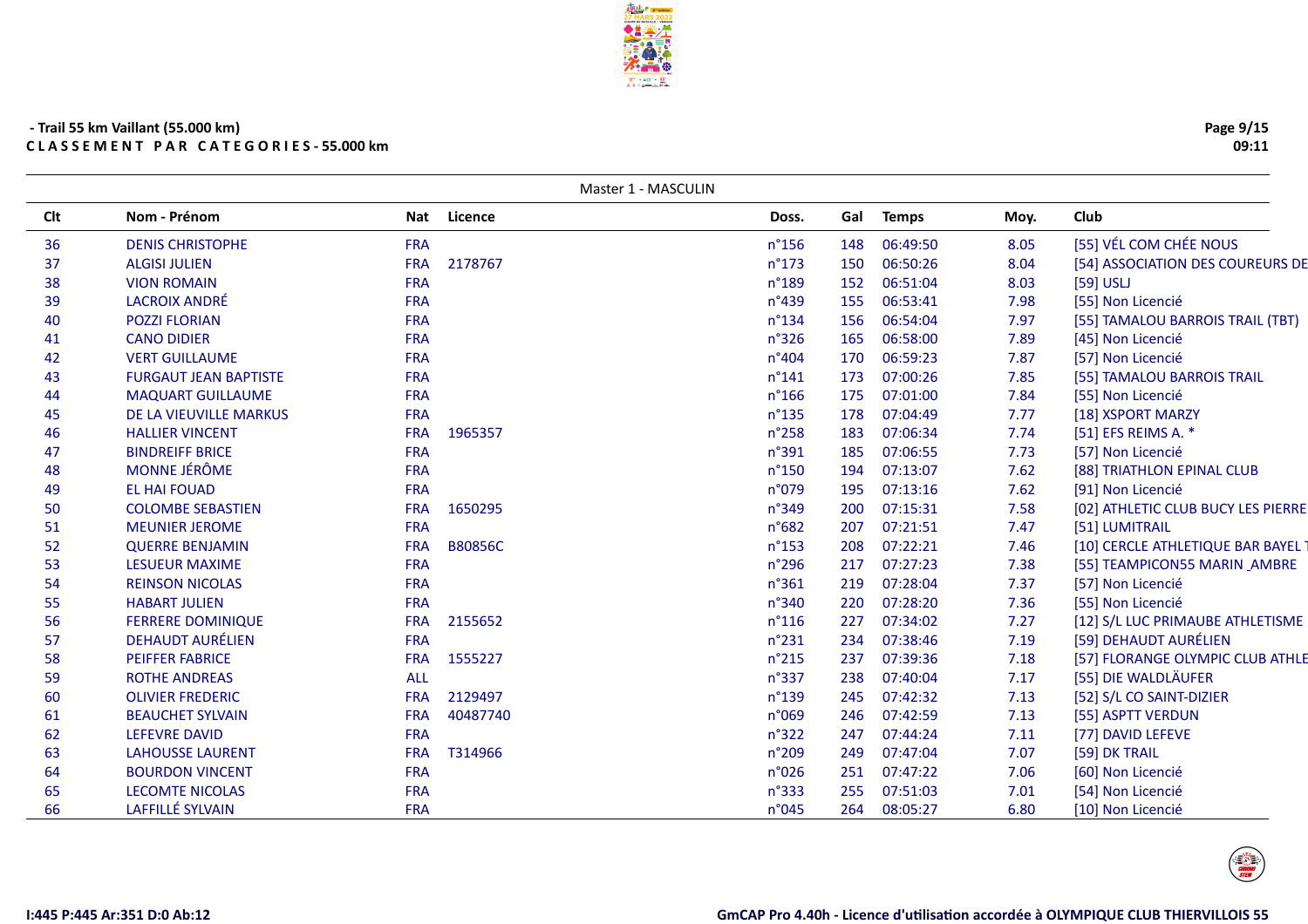| - Trail 55 km Vaillant (55.000 km) |                                            |
|------------------------------------|--------------------------------------------|
|                                    | <b>CLASSEMENT PAR CATEGORIES-55.000 km</b> |

|     |                             |            |         | Master 1 - MASCULIN |     |              |      |                                  |
|-----|-----------------------------|------------|---------|---------------------|-----|--------------|------|----------------------------------|
| Clt | Nom - Prénom                | <b>Nat</b> | Licence | Doss.               | Gal | <b>Temps</b> | Moy. | Club                             |
| 67  | <b>VILANOVA FRANCK</b>      | <b>FRA</b> |         | $n^{\circ}$ 294     | 266 | 08:08:31     | 6.76 | [54] Non Licencié                |
| 68  | <b>BOISSONNET MICHAEL</b>   | <b>FRA</b> |         | n°011               | 267 | 08:08:33     | 6.75 | [41] COACHING 4D                 |
| 69  | <b>BRAZY NICOLAS</b>        | <b>FRA</b> |         | $n^{\circ}$ 152     | 275 | 08:13:33     | 6.69 | [51] Non Licencié                |
| 70  | <b>LHUILLIER MAXIME</b>     | <b>FRA</b> | 2266481 | n°005               | 277 | 08:14:11     | 6.68 | [54] CO BLENOD                   |
| 71  | <b>RAUSCHER OLIVIER</b>     | <b>FRA</b> | 1986157 | $n^{\circ}284$      | 280 | 08:15:37     | 6.66 | [57] ATHELTISME SUD MESSIN       |
| 72  | <b>AMBROISINE ALEXANDRE</b> | <b>FRA</b> |         | n°088               | 286 | 08:23:34     | 6.55 | [55] LONGWY APNÉE ET NAGE AVEC F |
| 73  | <b>SABATIER GUILLAUME</b>   | <b>FRA</b> |         | $n^{\circ}$ 190     | 304 | 08:32:12     | 6.44 | [01] Non Licencié                |
| 74  | <b>MACHEBOEUF LUDOVIC</b>   | <b>FRA</b> | 2236822 | n°016               | 307 | 08:37:50     | 6.37 | [55] S/L GROUPE ATHLETIC COMMER  |
| 75  | <b>VANGASSE ARNAUD</b>      | <b>FRA</b> |         | $n^{\circ}216$      | 318 | 08:43:07     | 6.31 | [51] Non Licencié                |
| 76  | <b>OLIVIER SÉBASTIEN</b>    | <b>FRA</b> |         | n°067               | 321 | 08:43:08     | 6.31 | [12] Non Licencié                |
| 77  | PEDIMINA MARC               | <b>FRA</b> |         | $n^{\circ}$ 274     | 324 | 08:48:28     | 6.24 | [74] Non Licencié                |
| 78  | <b>FLANDROIS MICHAEL</b>    | <b>FRA</b> |         | $n^{\circ}295$      | 330 | 08:57:05     | 6.14 | [51] Non Licencié                |
| 79  | <b>TESAR YOHANN</b>         | <b>FRA</b> |         | $n^{\circ}683$      | 333 | 09:04:11     | 6.06 | [88] Non Licencié                |
| 80  | <b>WEISSE CYRIL</b>         | <b>FRA</b> |         | n°089               | 336 | 09:13:10     | 5.97 | [55] RCMF4                       |

|     |                             |            | Master 2 - MASCULIN |                 |     |              |       |                                     |
|-----|-----------------------------|------------|---------------------|-----------------|-----|--------------|-------|-------------------------------------|
| Clt | Nom - Prénom                | Nat        | Licence             | Doss.           | Gal | <b>Temps</b> | Moy.  | <b>Club</b>                         |
|     | <b>GÉNIN STÉPHANE</b>       | <b>FRA</b> |                     | $n^{\circ}$ 178 | 6.  | 04:59:49     | 11.01 | [54] Non Licencié                   |
|     | <b>SAVARY XAVIER</b>        | <b>FRA</b> |                     | $n^{\circ}107$  | 12  | 05:22:12     | 10.24 | [14] Non Licencié                   |
|     | <b>CALATAYUD CHRISTOPHE</b> | <b>FRA</b> |                     | n°398           | 14  | 05:24:44     | 10.16 | [52] Non Licencié                   |
|     | PETITPRETRE MICKAËL         | <b>FRA</b> | 1985055             | n°420           | 30  | 05:47:01     | 9.51  | [51] ACV                            |
|     | KLOPFENSTEIN FRÉDÉRIC       | <b>FRA</b> |                     | $n^{\circ}427$  | 39  | 05:53:24     | 9.34  | [55] Non Licencié                   |
| b   | <b>YVERNEAU OLIVIER</b>     | <b>FRA</b> |                     | $n^{\circ}257$  | 51  | 06:04:04     | 9.06  | [51] YVERNEAU OLIVIER               |
|     | SALQUEBRE JEAN-MARC         | <b>FRA</b> | 2379596             | $n^{\circ}113$  | 55  | 06:06:07     | 9.01  | [55] ATHLETISME SAINT-MIHIEL CROS.  |
| 8   | <b>FAUCHEUX ALIX</b>        | <b>FRA</b> | 2411328             | $n^{\circ}$ 239 | 67  | 06:15:49     | 8.78  | [10] ATHLETIC VILLACERF TROIS SEINE |
| 9   | <b>GUILLOCHAIN OLIVIER</b>  | <b>FRA</b> |                     | $n^{\circ}$ 158 | 68  | 06:16:22     | 8.77  | [51] ÉPERNAY TRIATHLON              |
| 10  | <b>MICHELET VINCENT</b>     | <b>FRA</b> |                     | n°044           | 72  | 06:18:08     | 8.73  | [44] SE SOUVENIR DANS L'EFFORT      |
| 11  | <b>BIANCONI JEAN-LUC</b>    | <b>FRA</b> |                     | n°003           | 78  | 06:21:29     | 8.65  | [89] Non Licencié                   |
| 12  | <b>FERRY FRANCK</b>         | <b>FRA</b> |                     | $n^{\circ}362$  | 81  | 06:24:06     | 8.59  | [57] TEAM NOVÉANT TRAIL             |





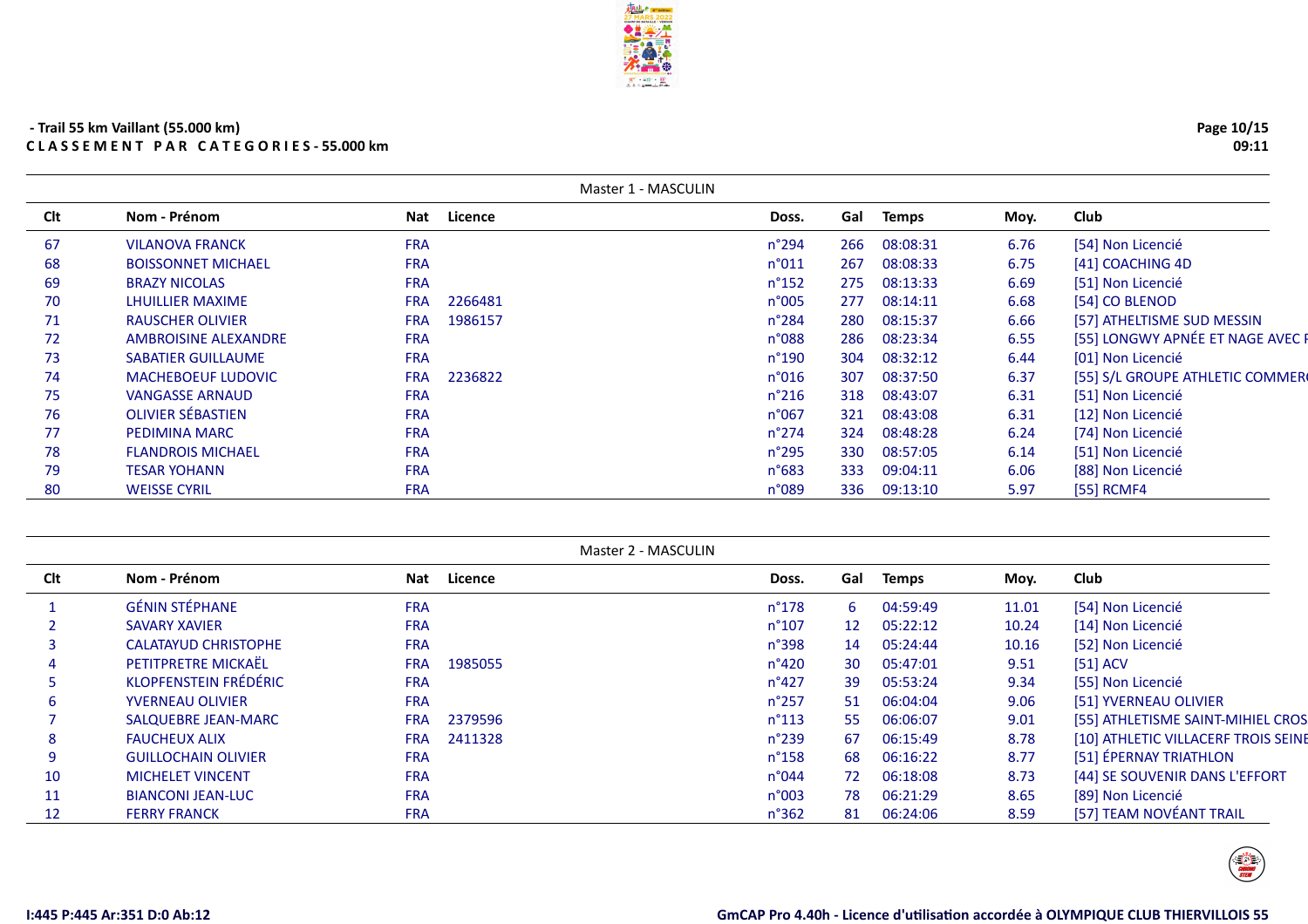| 16 | <b>WATTELET FLORIAN</b>      | <b>FRA</b> |           | $n^{\circ}188$  | 101 | 06:31:40 | 8.43 | [54] Non Licencié                  |
|----|------------------------------|------------|-----------|-----------------|-----|----------|------|------------------------------------|
| 17 | <b>RANGEARD OLIVIER</b>      | <b>FRA</b> | T304916-B | n°060           | 102 | 06:31:41 | 8.43 | [54] OLIV                          |
| 18 | <b>ANDERBOURG GUILLAUME</b>  | <b>FRA</b> |           | $n^{\circ}$ 137 | 103 | 06:33:18 | 8.39 | [55] SEIGNEULLES FC                |
| 19 | <b>SANCHEZ JEAN-MARIE</b>    | <b>FRA</b> |           | $n^{\circ}281$  | 104 | 06:33:19 | 8.39 | [55] Non Licencié                  |
| 20 | <b>KIEKEN DAVID</b>          | <b>FRA</b> |           | $n^{\circ}351$  | 114 | 06:36:01 | 8.33 | [52] EB TRAIL 52                   |
| 21 | <b>MARTIN DAVID</b>          | <b>FRA</b> | 1967993   | n°050           | 118 | 06:37:07 | 8.31 | [08] CHARLEVILLE MEZIERES ATHLETIS |
| 22 | <b>REMY NICOLAS</b>          | <b>FRA</b> | 1303261   | n°301           | 122 | 06:39:34 | 8.26 | [08] VOUZIERS OXYGENE              |
| 23 | <b>GANNARD JÉRÔME</b>        | <b>FRA</b> |           | $n^{\circ}126$  | 124 | 06:41:01 | 8.23 | [62] TEAM TRAIL LENSOISE           |
| 24 | PEREIRA JOSE                 | <b>FRA</b> |           | $n^{\circ}290$  | 129 | 06:45:17 | 8.14 | [08] Non Licencié                  |
| 25 | <b>WEBER FABRICE</b>         | <b>FRA</b> |           | $n^{\circ}172$  | 133 | 06:46:37 | 8.12 | [57] Non Licencié                  |
| 26 | <b>LAURENT PASCAL</b>        | <b>FRA</b> |           | $n^{\circ}434$  | 139 | 06:47:40 | 8.10 | [88] RUNNING CLUB CHÂTENOIS        |
| 27 | <b>JACQUEMIN JEAN-MICHEL</b> | <b>FRA</b> |           | $n^{\circ}429$  | 141 | 06:48:05 | 8.09 | [54] Non Licencié                  |
| 28 | <b>SCHOLLER PASCAL</b>       | <b>FRA</b> |           | $n^{\circ}183$  | 146 | 06:49:18 | 8.06 | [67] VOSGIRUNNERS                  |
| 29 | <b>DEL DAVID</b>             | <b>FRA</b> |           | n°032           | 149 | 06:50:21 | 8.04 | [55] LES P'TITS FILOU DE CARO      |
| 30 | <b>DUFRESNE LOÏC</b>         | <b>FRA</b> |           | $n^{\circ}$ 151 | 151 | 06:50:55 | 8.03 | [57] COLLECTIF RUN FORBACH         |
| 31 | <b>FORTERRE SÉBASTIEN</b>    | <b>FRA</b> |           | $n^{\circ}$ 133 | 157 | 06:54:05 | 7.97 | [55] SEIGNEULLES FC                |
| 32 | LAFFILLÉ DAMIEN              | <b>FRA</b> |           | n°047           | 168 | 06:58:51 | 7.88 | [10] Non Licencié                  |
| 33 | <b>NICOLAS DAVID</b>         | <b>FRA</b> |           | $n^{\circ}117$  | 171 | 06:59:26 | 7.87 | [45] CHECY RUNNING 45              |
| 34 | <b>OTT DAVID</b>             | <b>FRA</b> |           | $n^{\circ}222$  | 172 | 07:00:19 | 7.85 | [68] TEAM VEOLIA                   |
| 35 | ROLLAND JACOUB ALEXIS        | <b>FRA</b> |           | $n^{\circ}105$  | 196 | 07:13:42 | 7.61 | [78] Non Licencié                  |
| 36 | <b>NOGUIER GUILLAUME</b>     | <b>FRA</b> |           | $n^{\circ}272$  | 204 | 07:17:58 | 7.53 | [77] Non Licencié                  |
| 37 | <b>RAGUENAUD TONY</b>        | <b>FRA</b> |           | $n^{\circ}100$  | 209 | 07:23:01 | 7.45 | [79] TONY ELEC SERVICE             |
| 38 | <b>GASPARD CÉDRIC</b>        | <b>FRA</b> |           | $n^{\circ}$ 187 | 213 | 07:26:02 | 7.40 | [80] Non Licencié                  |
| 39 | <b>PARADELLIS TERRY</b>      | <b>BEL</b> | 2210790   | n°377           | 226 | 07:33:08 | 7.28 | [59] US VALENCIENNES ATHLETISME    |
| 40 | <b>GARNIER JUDICAEL</b>      | <b>FRA</b> |           | $n^{\circ}292$  | 229 | 07:35:46 | 7.24 | [55] Non Licencié                  |
| 41 | <b>KUHN FREDERIC</b>         | <b>FRA</b> |           | $n^{\circ}$ 193 | 230 | 07:35:52 | 7.24 | [54] MP TRAIL 54                   |
| 42 | <b>ANCELIN FREDERIC</b>      | <b>FRA</b> |           | $n^{\circ}110$  | 232 | 07:38:39 | 7.20 | [55] Non Licencié                  |
| 43 | <b>ROUSE ARNAUD</b>          | <b>FRA</b> |           | n°367           | 235 | 07:38:48 | 7.19 | [02] Non Licencié                  |

13 DURAND SEBASTIEN FRA<br>14 DONATÉ XAVIER FRA

<sup>14</sup> DONATÉ XAVIER FRA

15 CASTEL CHRISTOPHE FRA<br>16 WATTELET FLORIAN FRA





Master 2 - MASCULIN

<sup>n</sup>°229 <sup>86</sup> 06:24:32 8.58 [76] Non Licencié

<sup>n</sup>°357 <sup>91</sup> 06:27:43 8.51 [57] Non Licencié

<sup>n</sup>°194 <sup>96</sup> 06:29:59 8.46 [80] LRDT

**Clt Nom - Prénom Nat Licence Doss. Gal Temps Moy. Club**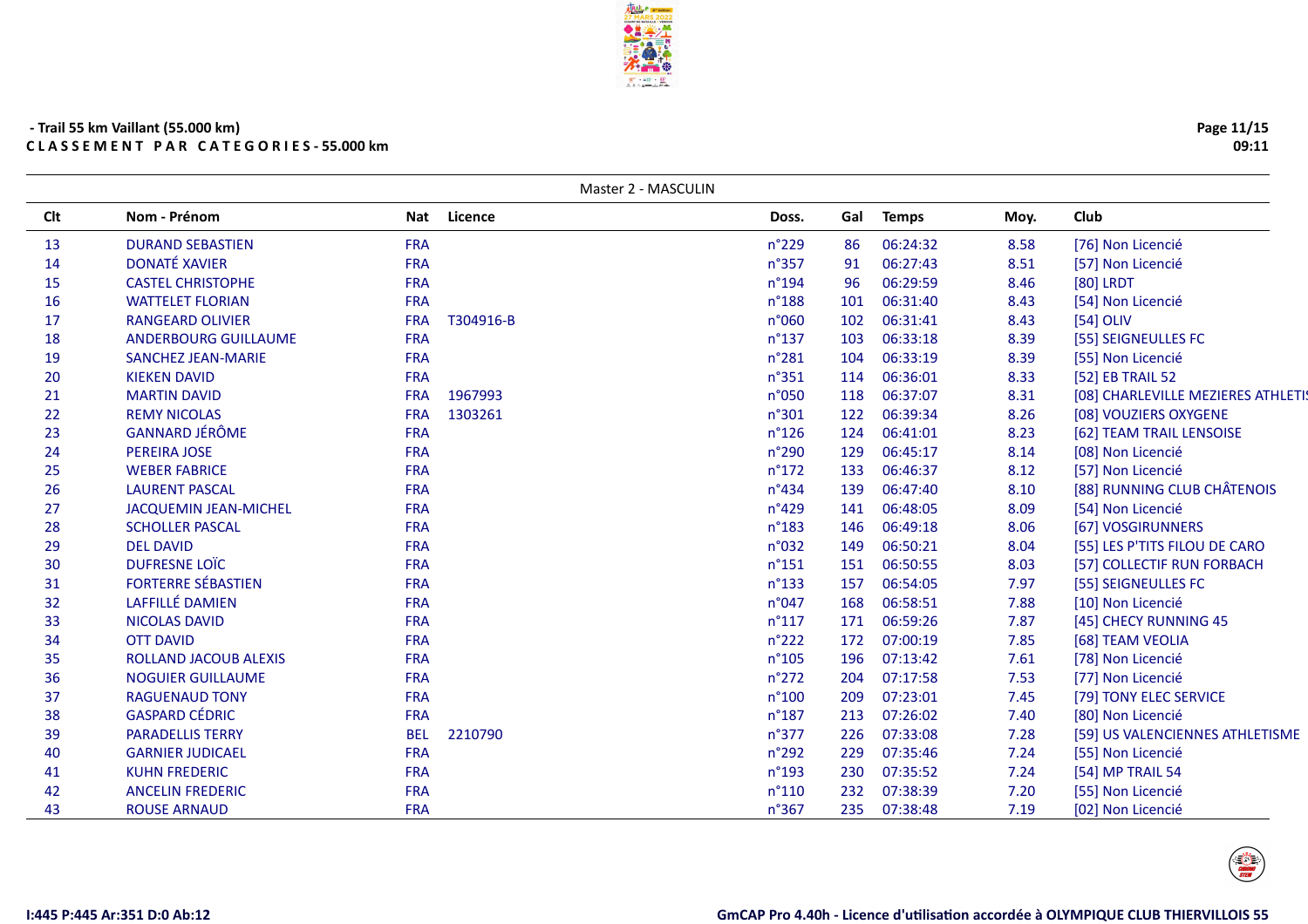|     |                              |            | Master 2 - MASCULIN |                 |     |              |      |                                    |
|-----|------------------------------|------------|---------------------|-----------------|-----|--------------|------|------------------------------------|
| Clt | Nom - Prénom                 | Nat        | Licence             | Doss.           | Gal | <b>Temps</b> | Moy. | Club                               |
| 44  | <b>MANSUY JEAN-LUC</b>       | <b>FRA</b> |                     | n°049           | 239 | 07:40:10     | 7.17 | [57] RUNNING TRAIL TERVILLOIS      |
| 45  | <b>APPOLONUS DAVID</b>       | <b>FRA</b> |                     | $n^{\circ}103$  | 241 | 07:40:13     | 7.17 | [92] Non Licencié                  |
| 46  | LE FLOCH DAVID               | <b>FRA</b> |                     | $n^{\circ}$ 146 | 269 | 08:09:04     | 6.75 | [35] Non Licencié                  |
| 47  | <b>LACERDA JOSE</b>          | <b>POR</b> | 2062108             | $n^{\circ}184$  | 299 | 08:29:52     | 6.47 | [51] JC EPERNAY                    |
| 48  | <b>PIARD DIDIER</b>          | <b>FRA</b> |                     | $n^{\circ}063$  | 309 | 08:41:21     | 6.33 | [14] Non Licencié                  |
| 49  | <b>FOURNIER-BIDOZ FRANCK</b> | <b>FRA</b> |                     | $n^{\circ}182$  | 311 | 08:41:25     | 6.33 | [54] TEAM G-TRAIL / ASSOCIATION VÉ |
| 50  | <b>ZASSO MICHAEL</b>         | <b>FRA</b> |                     | n°406           | 312 | 08:41:28     | 6.33 | [51] Non Licencié                  |
| 51  | <b>HEKLINGER SYLVAIN</b>     | <b>FRA</b> | T315234             | n°029           | 337 | 09:13:21     | 5.96 | [68] NOT FAST JUST FURIOUS         |
| 52  | <b>DEMAZURE ERIC</b>         | <b>FRA</b> | 1347841             | n°007           | 339 | 09:17:22     | 5.92 | [62] S/L VERMELLES AC              |
| 53  | <b>BEAUFILS CEDRIC</b>       | <b>FRA</b> |                     | n°376           | 341 | 09:19:34     | 5.90 | [89] U MUVRINU TRAIL               |
| 54  | <b>LAURENCE LUDOVIC</b>      | <b>FRA</b> |                     | n°081           | 342 | 09:19:37     | 5.90 | [51] KRONOS TRIATHLON              |
| 55  | <b>GUERIOT FABRICE</b>       | <b>FRA</b> |                     | n°062           | 348 | 09:41:17     | 5.68 | [88] FAMILY GUERIOT                |
| 56  | <b>NESLY VINCENT</b>         | <b>FRA</b> |                     | $n^{\circ}227$  | 351 | 09:57:12     | 5.53 | [57] TEAM PIZZA BIÈRE              |

**FRALL** 

|            |                           |            |             | Master 3 - MASCULIN |     |              |      |                                 |
|------------|---------------------------|------------|-------------|---------------------|-----|--------------|------|---------------------------------|
| <b>Clt</b> | Nom - Prénom              |            | Nat Licence | Doss.               | Gal | <b>Temps</b> | Moy. | Club                            |
|            | <b>SPRENGER MARC</b>      | <b>FRA</b> | 1755571     | $n^{\circ}370$      | 37  | 05:52:54     | 9.35 | $[10]$ AV3S                     |
|            | <b>COLLET ERIC</b>        | <b>FRA</b> |             | n°348               | 46  | 05:59:51     | 9.17 | [57] ES HAGONDANGE-TEAM BABYBE  |
|            | <b>FISCHER THOMAS</b>     | <b>ALL</b> |             | $n^{\circ}269$      | 49  | 06:03:41     | 9.07 | [63] RLT RODGAU                 |
|            | <b>TAILLANDIER ARNAUD</b> | <b>FRA</b> |             | n°338               | 90  | 06:27:14     | 8.52 | [10] Non Licencié               |
|            | <b>ANDRE PIERRE</b>       | <b>FRA</b> |             | n°330               | 98  | 06:31:05     | 8.44 | [67] Non Licencié               |
|            | <b>GENOU CHRISTOPHE</b>   | <b>FRA</b> |             | $n^{\circ}$ 142     | 100 | 06:31:19     | 8.43 | [60] GENOU CHRISTOPHE           |
|            | <b>DUBERGEY JULIEN</b>    | <b>FRA</b> | 1757621     | $n^{\circ}343$      | 110 | 06:34:00     | 8.38 | [75] LES MOUSTIQUES             |
| 8          | <b>DELEDICQ LAURENT</b>   | <b>FRA</b> | 2085991     | $n^{\circ}241$      | 113 | 06:35:39     | 8.34 | [51] ERRANCE REIMS EUROPE CLUB  |
|            | <b>LANGLOIS PHILIPPE</b>  | <b>FRA</b> |             | $n^{\circ}163$      | 115 | 06:36:24     | 8.33 | [55] AS HUTIN                   |
| 10         | <b>MILLET JOËL</b>        | <b>FRA</b> |             | $n^{\circ}369$      | 117 | 06:36:26     | 8.32 | [55] AS DUGNY                   |
| 11         | <b>GERMAIN FRANCK</b>     | <b>FRA</b> |             | n°199               | 135 | 06:46:44     | 8.11 | [55] AEL FAINS VEEL             |
| 12         | <b>HACQUART PATRICK</b>   | <b>FRA</b> | 1968545     | $n^{\circ}112$      | 164 | 06:57:56     | 7.90 | [51] TEAM TRAIL CHALONS EN CHAM |
| 13         | <b>DUPONT PATRICK</b>     | <b>BEL</b> |             | $n^{\circ}353$      | 167 | 06:58:08     | 7.89 | [55] Non Licencié               |



 $\begin{pmatrix}\n\frac{1}{\sqrt{2}} \\
\frac{1}{\sqrt{2}} \\
\frac{1}{\sqrt{2}} \\
\frac{1}{\sqrt{2}}\n\end{pmatrix}$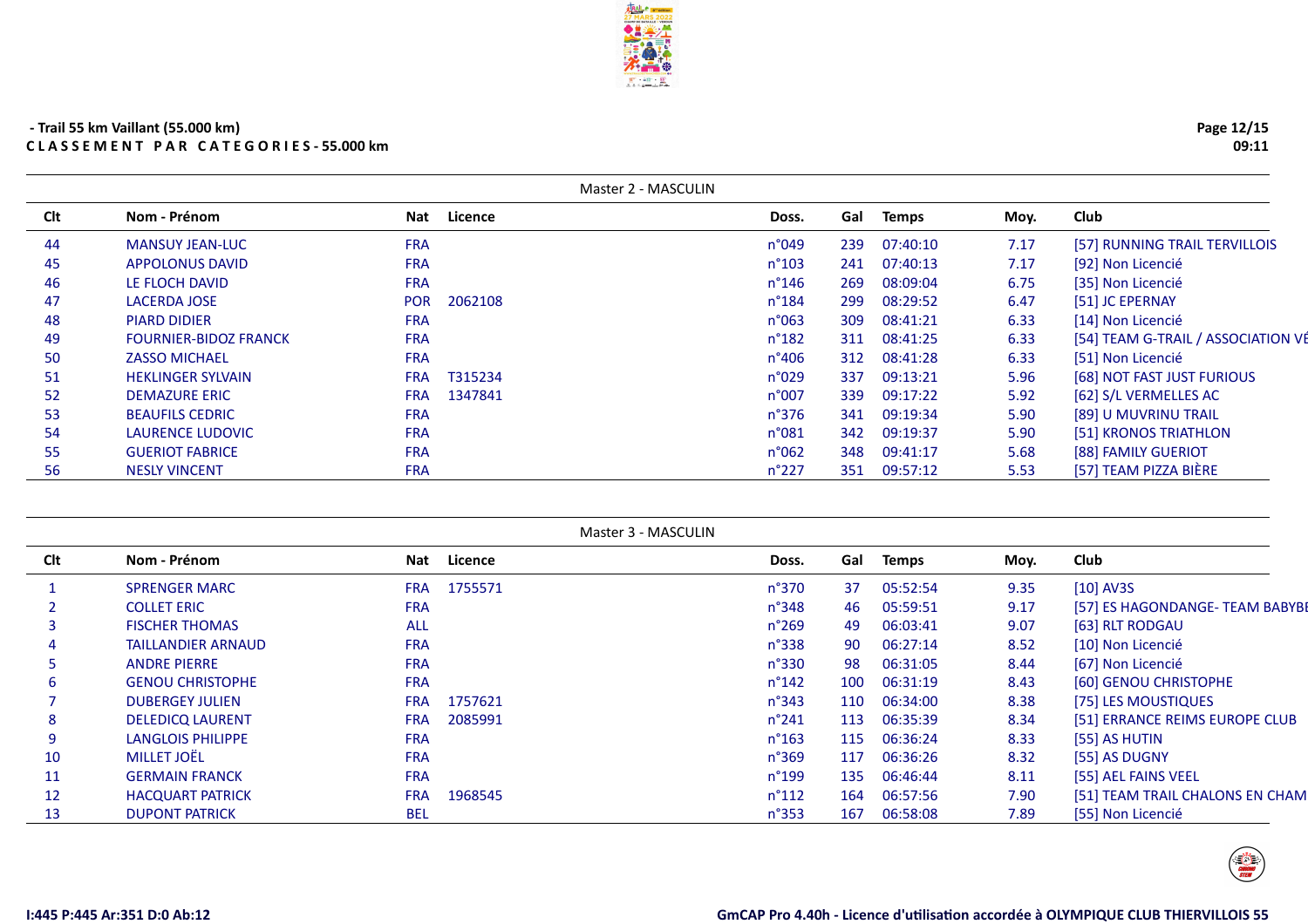|     | Master 3 - MASCULIN              |            |         |                 |     |              |      |                                  |  |  |
|-----|----------------------------------|------------|---------|-----------------|-----|--------------|------|----------------------------------|--|--|
| Clt | Nom - Prénom                     | Nat        | Licence | Doss.           | Gal | <b>Temps</b> | Moy. | Club                             |  |  |
| 14  | <b>DOCOCHE STÉPHANE</b>          | <b>FRA</b> |         | $n^{\circ}418$  | 174 | 07:00:40     | 7.84 | [02] Non Licencié                |  |  |
| 15  | <b>MOGIN LAURENT</b>             | <b>FRA</b> |         | $n^{\circ}200$  | 184 | 07:06:52     | 7.73 | [55] Non Licencié                |  |  |
| 16  | <b>GILTAIRE STÉPHANE</b>         | <b>FRA</b> |         | $n^{\circ}405$  | 186 | 07:06:57     | 7.73 | [08] Non Licencié                |  |  |
| 17  | <b>MORET FRANCK</b>              | <b>FRA</b> |         | n°077           | 187 | 07:06:59     | 7.73 | [38] DANIEL                      |  |  |
| 18  | PERRIER-REPLEIN STEPHANE         | <b>FRA</b> | 1294034 | $n^{\circ}325$  | 201 | 07:16:10     | 7.57 | [42] CLUB ATHLETIQUE DU ROANNAIS |  |  |
| 19  | <b>EMEL FABIEN</b>               | <b>FRA</b> |         | $n^{\circ}252$  | 202 | 07:17:27     | 7.54 | [57] TEAM MALO                   |  |  |
| 20  | <b>BLAIRET SEBASTIEN</b>         | <b>FRA</b> |         | $n^{\circ}$ 198 | 212 | 07:25:59     | 7.40 | [80] Non Licencié                |  |  |
| 21  | <b>SUEUR STEPHANE</b>            | <b>FRA</b> |         | $n^{\circ}286$  | 214 | 07:26:08     | 7.40 | [80] Non Licencié                |  |  |
| 22  | <b>BALLAND CYRILLE</b>           | <b>FRA</b> |         | $n^{\circ}344$  | 224 | 07:30:27     | 7.33 | [57] MP TRAIL                    |  |  |
| 23  | <b>COLLET-FENETRIER PHILIPPE</b> | <b>FRA</b> |         | $n^{\circ}428$  | 228 | 07:34:08     | 7.27 | [54] Non Licencié                |  |  |
| 24  | PEDERIVA ALAIN                   | <b>FRA</b> | 1739142 | $n^{\circ}$ 138 | 256 | 07:52:34     | 6.98 | [52] S/L CO SAINT-DIZIER         |  |  |
| 25  | <b>MACEL JEAN-MARC</b>           | <b>FRA</b> |         | $n^{\circ}$ 136 | 260 | 07:54:34     | 6.95 | [54] Non Licencié                |  |  |
| 26  | <b>HUMBERT GHISLAIN</b>          | <b>FRA</b> |         | n°030           | 268 | 08:08:33     | 6.75 | [57] Non Licencié                |  |  |
| 27  | LEBLANC JEROME                   | <b>FRA</b> |         | $n^{\circ}$ 293 | 281 | 08:16:02     | 6.65 | [59] Non Licencié                |  |  |
| 28  | <b>COLLOT FRANÇOIS</b>           | <b>FRA</b> |         | $n^{\circ}433$  | 287 | 08:25:14     | 6.53 | [55] Non Licencié                |  |  |
| 29  | <b>BASSOT FRANCK</b>             | <b>FRA</b> |         | $n^{\circ}$ 174 | 295 | 08:26:31     | 6.52 | [55] MONSTER KOEUR               |  |  |
| 30  | <b>CARRE GILLES</b>              | <b>FRA</b> |         | $n^{\circ}371$  | 334 | 09:05:38     | 6.05 | [57] SAPEURS POMPIERS VERNY      |  |  |

| Master 4 - MASCULIN |                        |            |         |                 |     |              |       |                                    |  |
|---------------------|------------------------|------------|---------|-----------------|-----|--------------|-------|------------------------------------|--|
| Clt                 | Nom - Prénom           | Nat        | Licence | Doss.           | Gal | <b>Temps</b> | Moy.  | <b>Club</b>                        |  |
|                     | <b>LUCAK HERVE</b>     | <b>FRA</b> | 706299  | $n^{\circ}432$  | 8   | 05:01:36     | 10.94 | [51] JC EPERNAY CHAMPAGNE          |  |
|                     | <b>LHERBIER GIFLES</b> | <b>FRA</b> |         | $n^{\circ}313$  | 54  | 06:06:07     | 9.01  | $[57]$ C.C.C.                      |  |
|                     | <b>BANCEL PHILIPPE</b> | <b>FRA</b> |         | n°056           | 76  | 06:20:38     | 8.67  | [55] Non Licencié                  |  |
| 4                   | MEYER JÉRÔME           | <b>FRA</b> | 725872  | $n^{\circ}$ 240 | 89  | 06:26:35     | 8.54  | [55] S/L OLYMPIQUE CLUB THIERVILLO |  |
|                     | <b>ZMIHI HACENNE</b>   | <b>FRA</b> |         | $n^{\circ}417$  | 142 | 06:48:44     | 8.07  | [57] ZMIHI HACENNE                 |  |
| 6.                  | <b>SCHAAF ERIC</b>     | <b>FRA</b> |         | $n^{\circ}289$  | 159 | 06:55:06     | 7.95  | [57] Non Licencié                  |  |
|                     | LEPERE CHRISTOPHE      | <b>FRA</b> |         | $n^{\circ}354$  | 177 | 07:02:54     | 7.80  | [59] DK TRAIL                      |  |
| 8                   | <b>BESSE THIERRY</b>   | <b>FRA</b> |         | $n^{\circ}104$  | 193 | 07:12:42     | 7.63  | [57] Non Licencié                  |  |
| 9                   | <b>LIVET LAURENT</b>   | <b>FRA</b> | T315236 | $n^{\circ}210$  | 203 | 07:17:32     | 7.54  | [07] Non Licencié                  |  |



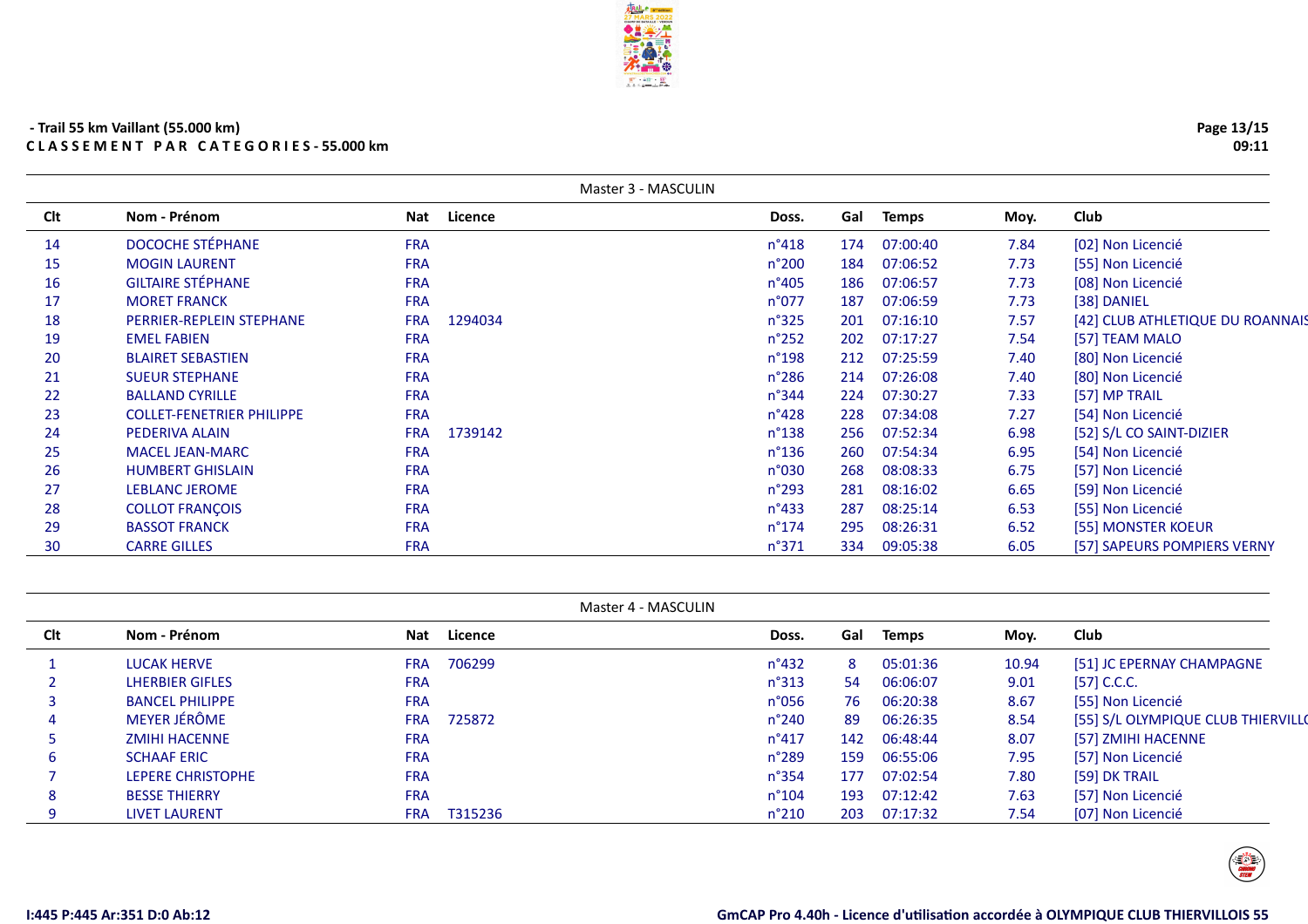| Master 4 - MASCULIN |                             |            |         |                 |     |          |      |                                  |  |
|---------------------|-----------------------------|------------|---------|-----------------|-----|----------|------|----------------------------------|--|
| <b>Clt</b>          | Nom - Prénom                | Nat        | Licence | Doss.           | Gal | Temps    | Moy. | Club                             |  |
| 10                  | <b>MILLET SYLVAIN</b>       | <b>FRA</b> | 543277  | $n^{\circ}228$  | 206 | 07:18:30 | 7.53 | [60] CHAUMONT VEXIN THELLE ATHLI |  |
| 11                  | <b>BRETON CHRISTOPHE</b>    | <b>FRA</b> |         | $n^{\circ}407$  | 233 | 07:38:46 | 7.19 | [59] Non Licencié                |  |
| 12                  | <b>MARTIN FABRICE</b>       | <b>FRA</b> | 1853228 | $n^{\circ}291$  | 254 | 07:49:31 | 7.03 | [89] ASPTT AUXERRE               |  |
| 13                  | <b>DOMMERC LAURENT</b>      | <b>FRA</b> |         | n°308           | 261 | 07:54:48 | 6.95 | [57] Non Licencié                |  |
| 14                  | <b>PRINCIPALLI ALAIN</b>    | <b>FRA</b> |         | $n^{\circ}374$  | 276 | 08:14:10 | 6.68 | [90] Non Licencié                |  |
| 15                  | <b>BECHARD GILLES</b>       | <b>FRA</b> | 1811599 | $n^{\circ}345$  | 278 | 08:14:16 | 6.68 | [57] ATHLETISME METZ METROPOLE*  |  |
| 16                  | NICOLAS OLIVIER             | <b>FRA</b> | 1637238 | $n^{\circ}$ 144 | 294 | 08:26:31 | 6.52 | [08] CA SEDAN                    |  |
| 17                  | <b>CHASSARD JEAN-MARIE</b>  | <b>FRA</b> |         | $n^{\circ}$ 278 | 296 | 08:27:13 | 6.51 | [57] Non Licencié                |  |
| 18                  | <b>ASSA JEAN-CHRISTOPHE</b> | <b>FRA</b> |         | $n^{\circ}$ 276 | 316 | 08:42:59 | 6.31 | [54] Non Licencié                |  |
| 19                  | <b>DENAULES JEAN PAUL</b>   | <b>FRA</b> | 1764227 | n°098           | 322 | 08:46:04 | 6.27 | [77] COURIR CESSON VERT ST DENIS |  |
| 20                  | <b>IVARS GÉRARD</b>         | <b>FRA</b> |         | $n^{\circ}$ 234 | 327 | 08:51:32 | 6.21 | [93] Non Licencié                |  |

|     |                         |                | Master 5 - MASCULIN |     |              |      |                           |
|-----|-------------------------|----------------|---------------------|-----|--------------|------|---------------------------|
| Clt | Nom - Prénom            | Licence<br>Nat | Doss.               | Gal | <b>Temps</b> | Mov. | <b>Club</b>               |
|     | <b>LURION DIDIER</b>    | <b>FRA</b>     | $n^{\circ}202$      | 218 | 07:28:01     | 7.37 | [57] TEAM NOVÉANT TRAIL   |
|     | <b>BOUTOUBAT HOCINE</b> | <b>FRA</b>     | $n^{\circ}127$      | 274 | 08:10:38     | 6.73 | [57] CAN SARREGUEMINES    |
|     | <b>ERNST ROLAND</b>     | <b>ALL</b>     | n°021               | 313 | 08:41:33     | 6.33 | [65] LC OLYMPIA WIESBADEN |
|     | <b>REITER THOMAS</b>    | ALL            | $n^{\circ}$ 115     | 319 | 08:43:07     | 6.31 | [97] LT HEMSBACH          |



 $\begin{pmatrix}\n\frac{1}{\sqrt{2}} \\
\frac{1}{\sqrt{2}} \\
\frac{1}{\sqrt{2}} \\
\frac{1}{\sqrt{2}}\n\end{pmatrix}$